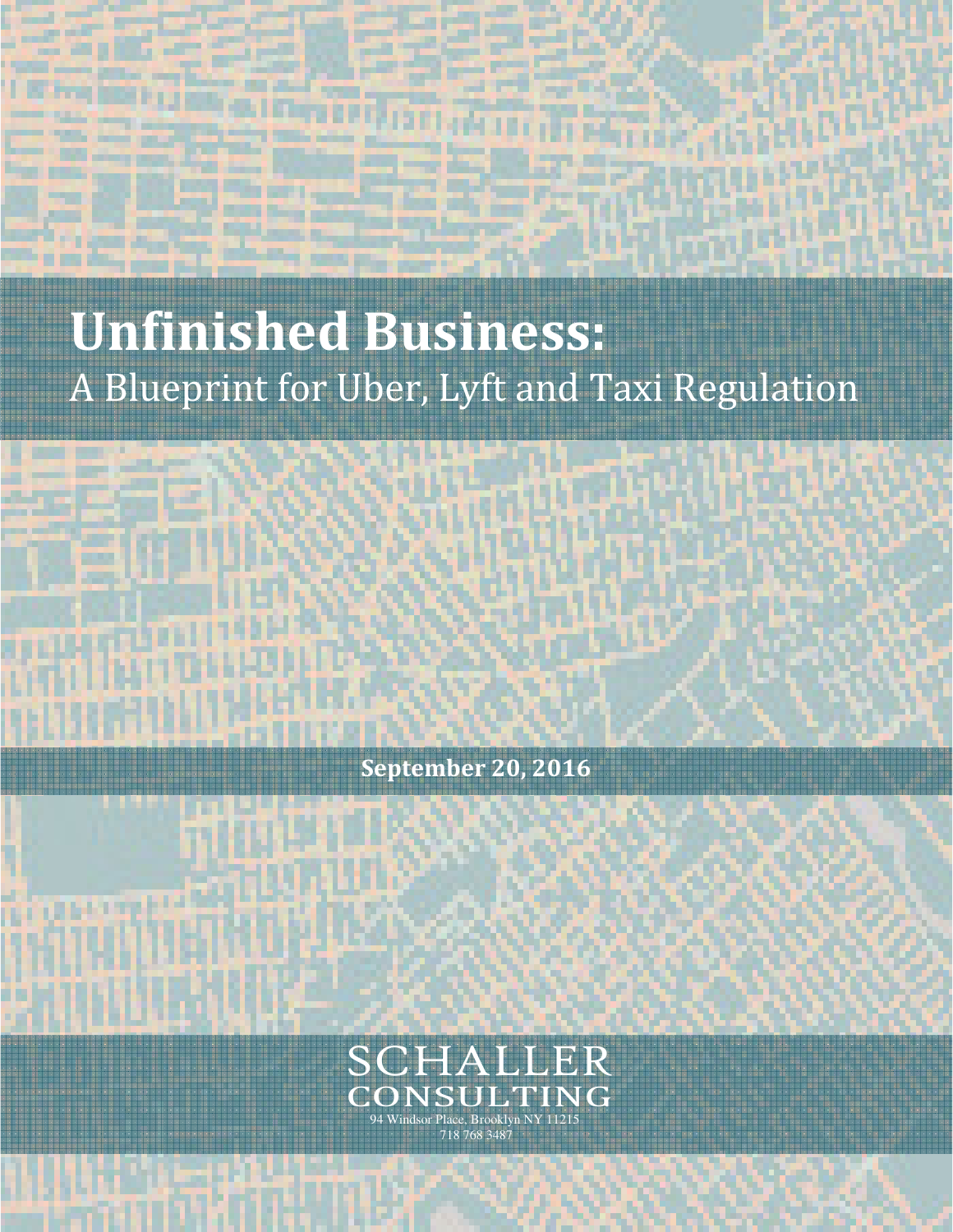This report was prepared by Bruce Schaller, Principal of Schaller Consulting. Mr. Schaller has 30 years of experience in the taxi and for-hire vehicle industry and with new mobility services such as Uber and Lyft. He has held senior positions at the nation's largest taxi and city transportation agencies and consulted to local governments and the private sector across the country.

He is the co-author of a 2015 National Academy of Sciences report on emerging mobility providers, and served as an Advisor for the City of New York's study of for-hire vehicle issues. He has been called "a widely acknowledged expert" on issues related to taxis, Uber and Lyft (Politico) and a "nationally recognized expert in the cab business" (Washington Post). Mr. Schaller has published extensively in peer-reviewed academic journals including Transport Policy, Transportation and the Journal of Public Transportation.

This report was prepared independently as an opportunity to offer recommendations on current issues facing state and local decision-makers on the regulation of Transportation Network Companies and taxi and sedan services. The author has no financial interests with any ride service company.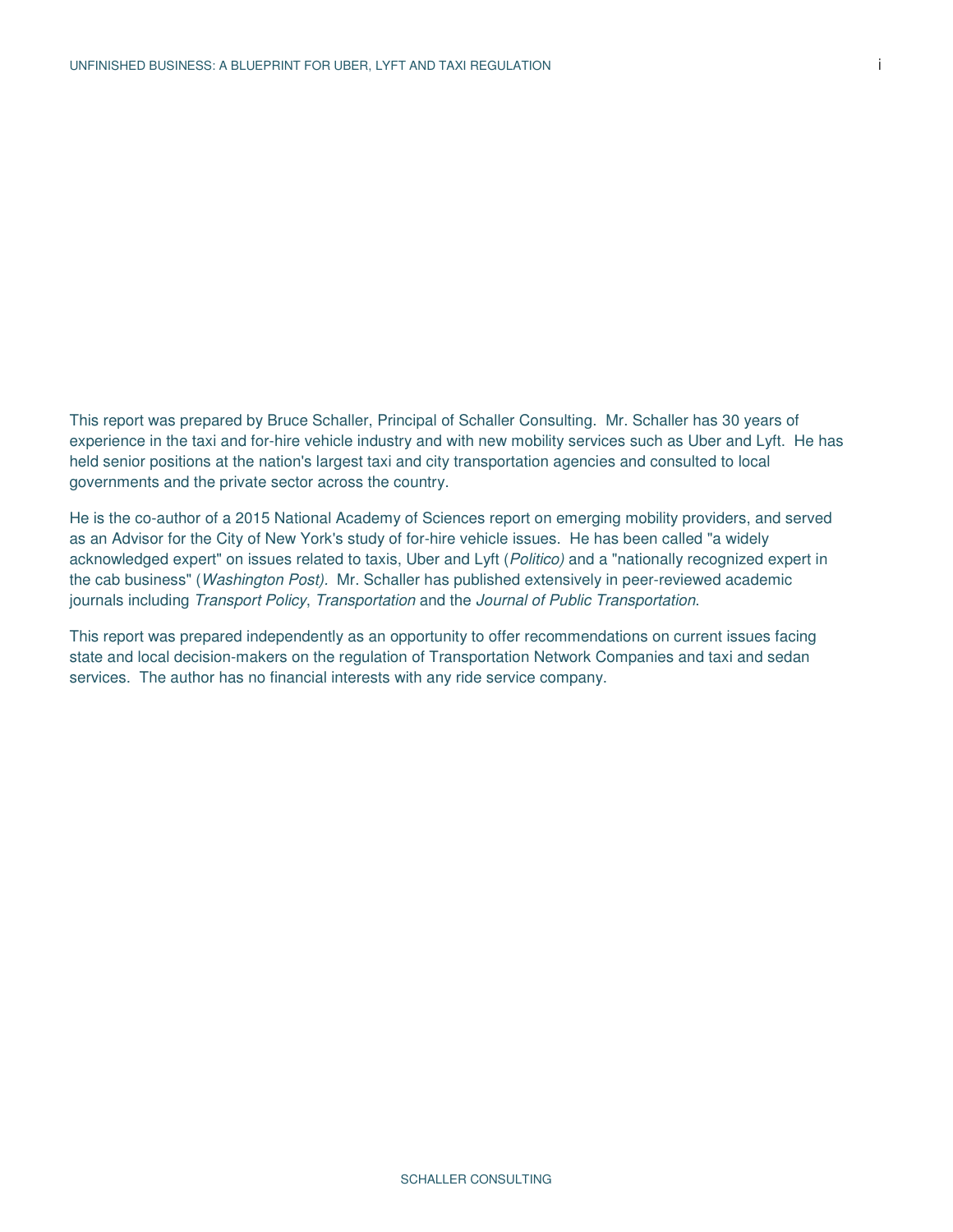# **Contents**

| $\label{eq:1} Introduction 3$ |  |
|-------------------------------|--|
|                               |  |
|                               |  |
|                               |  |
|                               |  |
|                               |  |
|                               |  |
|                               |  |

### **Boxes:**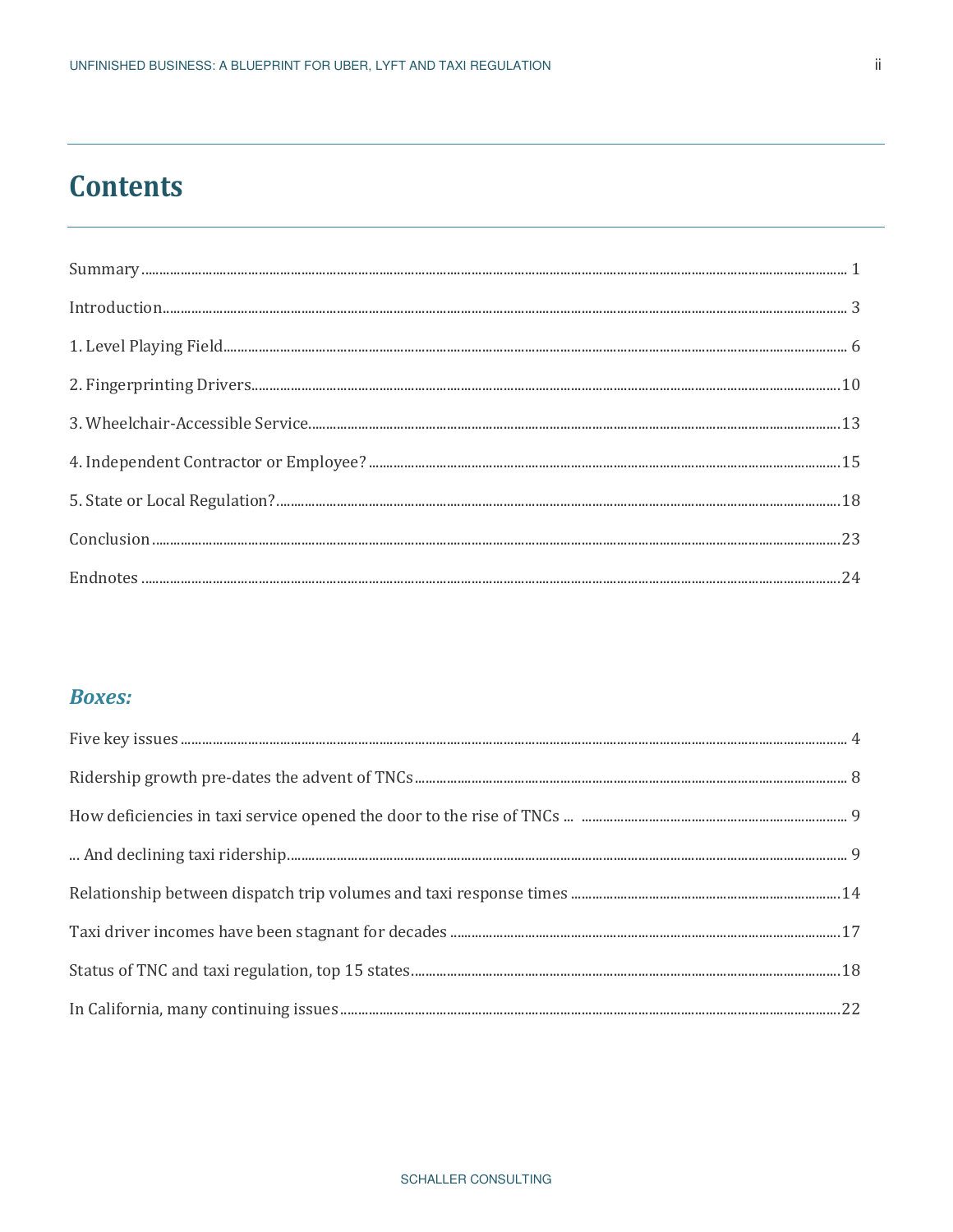### *Definitions*

A variety of terms are used in discussions of TNC and taxi services. For purposes of clarity and conciseness, the following nomenclature is adopted in this report:

**Ride services** - for-hire, point-to-point transportation services provided in exchange for a fare. Includes TNCs, taxis and sedans. May be either exclusive-ride or sharedride. With a few exceptions, vehicles seat fewer than nine passengers.

#### **Transportation Network Company (TNC)** -

category of ride service that utilizes smartphone apps to take requests for rides and dispatch vehicles. Vehicles are generally the personal vehicles of drivers providing the service. Also referred to as app-enabled mobility services and ride sharing and ride-hailing services.

**Taxicabs** - vehicles authorized to pick up street hail and at taxi stands and typically serve dispatched trips as well.

**Sedans** - ride services not authorized for street hail and taxi stand service, other than TNCs. Includes limousines, black cars (premium service) and car services. Sometimes called liveries, for-hire vehicles or private-hire vehicles.

**Dispatch service** - ride services requested through a dispatch base by telephone order, smartphone app or website. Includes taxi dispatch and TNC rides.

**Flag service** - ride services obtained by street hail or at taxi stands.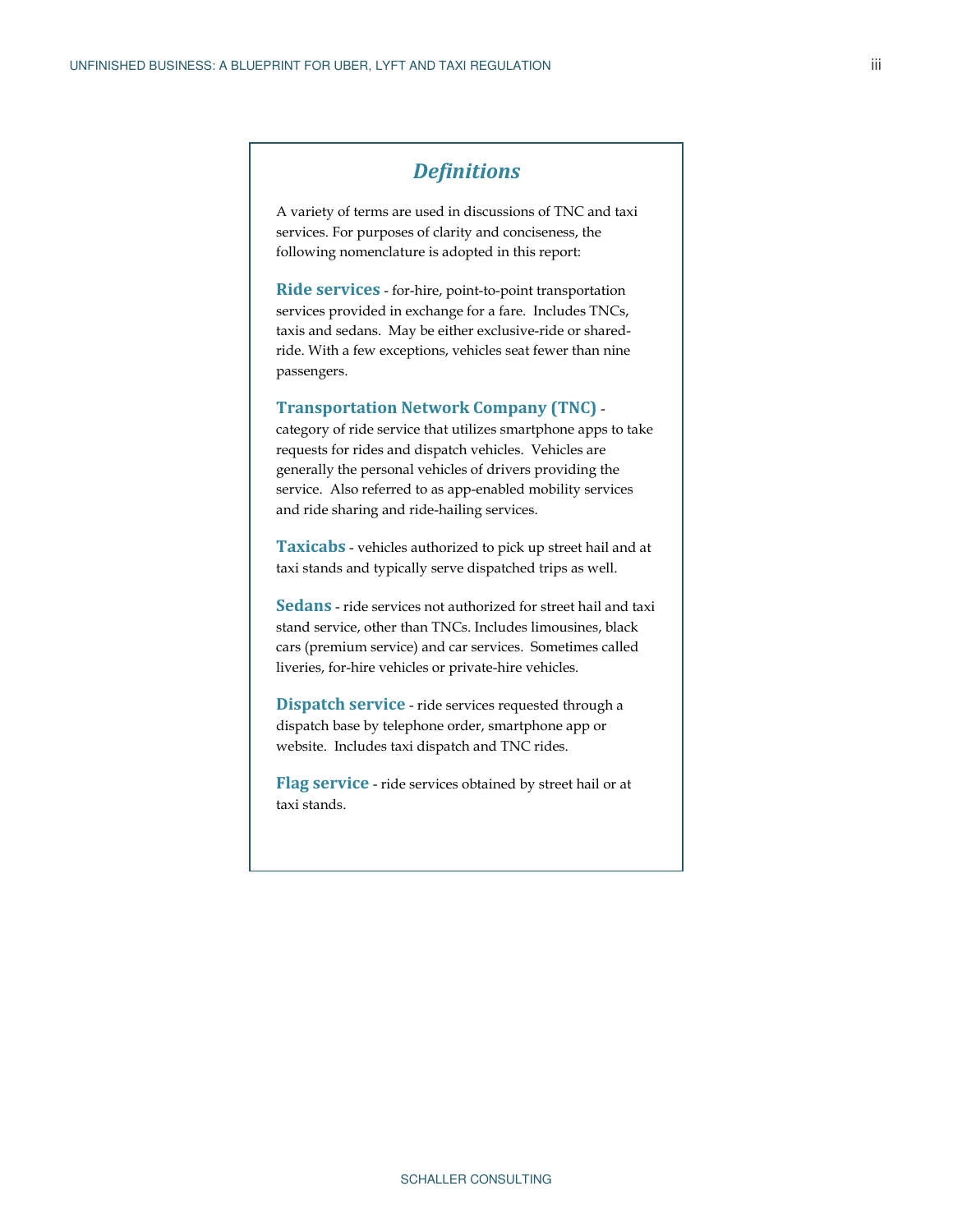### **Summary**

After winning adoption of favorable legislation in over 30 states from 2012 to 2015, the fast-growing app-based ride service companies Uber and Lyft encountered resistance in five of the six large states -- New York, Texas, Florida, New Jersey and Pennsylvania -- where they pushed for similar legislation this spring.

A review of legislative debates in these states finds that action was stymied by a range of issues related to driver background checks, service to disabled persons, fair treatment of drivers, competitive impacts on the taxi industry, and whether app-enabled ride services should be regulated by state or local governments.

This report addresses each of these issues, thus providing a blueprint for regulation of "Transportation Network Companies" (TNCs) such as Uber and Lyft. The report summarizes the debate on each of five key issues, assesses the arguments put forth by the various stakeholders, and makes recommendations designed to achieve core public policy goals of service, safety, competition and equity, while fairly balancing competing interests of companies, drivers, customers and cities themselves. The blueprint is intended to aid in legislative deliberations as elected officials take up TNC bills later this year or early in 2017.

Resolving the current legislative impasse is of growing importance as TNCs become an increasingly important transportation option, enhancing the attractiveness of cities as places to live, work and recreate. Legislative decisions being made now will affect public safety, the economic fortunes of TNC and taxi companies and drivers, availability of service to disabled persons, and the competitive balance between Uber, Lyft, taxis, new TNCs entering the market and potential entrants such as Google. Furthermore, decisions being made now have implications for the introduction of selfdriving vehicles, which augur a revolution in urban transportation.

The history of taxi regulation shows the importance and potential peril of regulatory policy making. Shaped by decisions over many decades, the taxi regulatory system served to limit competition and innovation, compromise the attractiveness of taxi service and ultimately served to limit cabs to a niche role in city transportation networks. Achieving an effective and equitable blend of regulation and market competition is clearly critical to realizing the potential of both TNC and taxi services as they evolve and expand.

This blueprint for TNC and taxi regulation includes recommendations on five key issues that stymied approval of TNC bills in big-state legislatures this year:

- **Level playing field:** To stem the loss of customers to TNCs, taxi owners across the country have called for repeal of regulatory constraints and the opportunity to compete with TNCs on a "level playing field." This report recommends repealing key regulations on dispatched taxi service, creating the basis for fair competition between taxi and TNC companies based on consumer choice for customers requesting service by telephone or smartphone app. However, decades of experience with taxi regulation have shown the need to retain more extensive regulations, including numerical controls and fare regulation, for "flag" service (e.g., taxi stands and street hail) to prevent oversupply, fare gouging and chaotic street conditions. More flexible ways to do so, and to institute a two-tiered structure with fewer regulations for dispatch trips and a more extensive set of regulations for flag trips are discussed in the report, with relevant examples.
- **Fingerprinting drivers:** Whether TNC drivers should undergo fingerprint-based criminal record checks is a major subject of debate and led Uber and Lyft to withdraw from several cities that required these checks. This report recommends that driver-related risks should be addressed using a combination of state-of-the-practice safety management systems that monitor, train and provide feedback to drivers, and more traditional fingerprintbased criminal record checks that are the established best practice for identifying drivers with criminal records.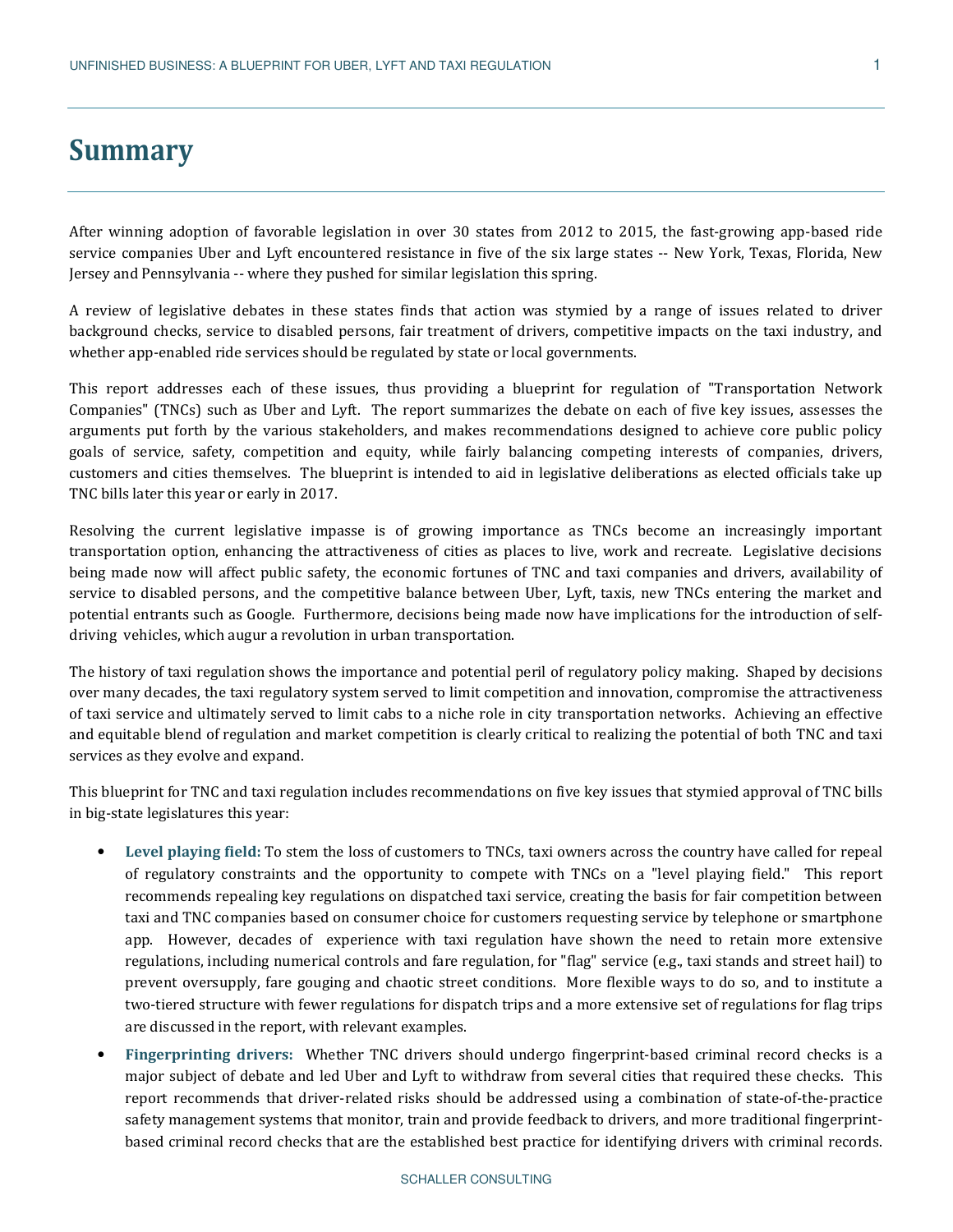TNC concerns with processing delays and incomplete FBI records can be addressed with electronic fingerprinting technology, follow-up where disposition information is missing, and use of temporary driver licenses where the fingerprint-based checks are unacceptably slow.

- **Wheelchair-accessible service:** There are a variety of issues related to service for disabled persons, but clearly the most challenging issue concerns wheelchair-accessible service, which has for many years been lacking for taxicabs as well as TNCs. The report assesses previous attempts to provide prompt and reliable accessible taxi service. The main finding is that the most common approach, which mandates individual components of accessible service (vehicle mandates, financial incentives, separate dispatch services) has proven largely ineffective in meeting the needs of wheelchair users. The report recommends that these "kit of parts" mandates be replaced with an approach that focuses on identifying and enlisting dispatch companies who together with their drivers have the commitment and resources to do the job well, and thus both the means and desire to put together driver, vehicle and dispatching effectively. The program should be funded through a fee on all ride service trips and provide user-side subsidies to encourage good service in an open and competitive market.
- **Independent contractor or employee:** This hotly debated issue is often framed in either/or terms that divert attention from the legitimate and often shared interests of companies and drivers. Framing of this issue should recognize that the relationship between TNCs and drivers is complex and includes elements of independence as well as control that are important for both sides. Drivers' desire for both independence and fair treatment should be addressed by providing civil rights protections, and ensuring that worker benefits are either provided by law or left to meaningful channels of negotiation between drivers and companies. Legislation should also provide companies (TNC and taxi) with the right to exercise an appropriate level of control over their operations that is critical to prompt, reliable and consistent service. Legislation that addresses both sides' interests will benefit drivers, companies and the public's need for prompt, reliable and consistent service.
- **State or local regulation:** Creating an effective and right-sized regulatory system is intertwined with the issue of who should regulate: state or local agencies. The key considerations are ensuring the right level of regulation and erasing disparities in TNC and taxi regulations. The report finds that experience with taxi regulation shows that taxi flag markets have universally required -- and should continue to have -- a regulator with a local or regional focus to administer the more extensive regulatory apparatus needed to assure quality and appropriate supply of flag service. This will most likely be a city, county or possibly regional agency. Concerns about avoiding a "patchwork" of local regulations can be addressed in several ways discussed in the report. In cities where dispatch trips predominate, regulatory authority can be more readily assigned to either a local or state agency. Examples of different regulatory structures -- state and local and combinations -- are discussed to help legislators tailor the legislation to their own circumstances.

Creating a fair, effective and adaptable regulatory structure that covers TNCs, taxis and sedan services as they compete and evolve is a difficult and challenging task -- and one that is important to get right. Regulatory structures and provisions need to be carefully designed and administered to achieve the goals of service, safety, competition, equity and regulatory effectiveness. This blueprint is designed to help in that process. The blueprint is also intended to provide a foundation for continued expansion of TNC services to include shared trip-making, "filling empty seats" of commuters on their way to work, expanding to "microtransit" services that resemble traditional public transit, and the incorporation of self-driving vehicles.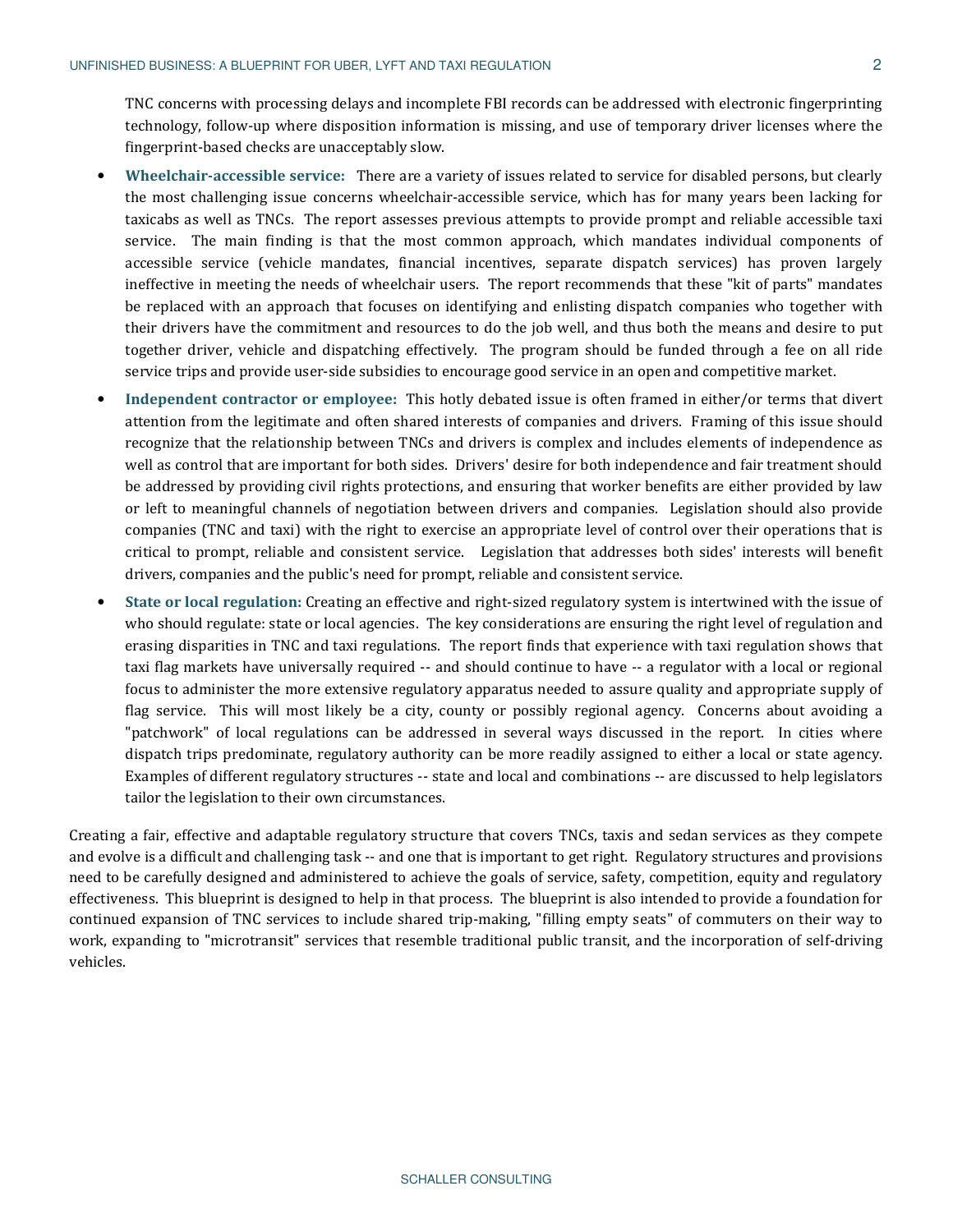# **Introduction**

From 2012 to 2015, fast-growing ride service companies Uber and Lyft scored a series of impressive legislative victories as states and cities across the country set licensing requirements that were substantially less extensive and more flexible than for competing taxi and sedan services. Thirty states adopted legislation that allowed Uber and Lyft to operate legally, provided a large degree of autonomy in their day to day operations, and allowed them to avoid having to deal with a "patchwork" of often more extensive local regulations.<sup>1</sup>

This spring, however, Uber and Lyft encountered resistance to their legislative proposals. Legislation for statewide regulation of "Transportation Network Companies" (TNCs) stalled in Texas, Florida, New York, New Jersey and Pennsylvania, which represent five of the six largest states as ranked by the size of their ride service industries, that took up TNC bills this year.2 The sixth state in this list, Massachusetts, enacted regulatory legislation that also mandated that key issues be brought back after studies are completed by a new task force and designated state agencies.

The political climate became less receptive to bills pushed by

Uber and Lyft as legislative battles moved to big-state legislatures from cities and smaller states where TNC threats to cease operations unless they obtained favorable legislation had proved effective. Legislators in these larger states gave a hearing to advocates for disabled persons, driver representatives, taxi owners and public safety and city officials. The central issues concerned the use of fingerprint-based background checks for drivers, service to disabled persons, fair treatment of drivers, and creating a level

playing field between TNCs and taxis. Also involved in some of these debates was the overarching question of whether TNCs and taxis should be regulated on a statewide basis or by local jurisdictions. (See summary of issues on next page.)

On another issue, auto liability insurance, 35 states have adopted bills that largely followed model legislation endorsed by the Property Casualty Insurers Association of America.3 By contrast, on the broader set of issues that gained attention this year, legislators lacked any type of blueprint that pointed the way to a regulatory structure that would be effective and balance the interests of different stakeholders.

This report is intended to help fill that gap. The report presents a blueprint for legislative action designed to achieve core public policy goals for service, safety, competition and equity, while at the same time accommodating the core interests of each stakeholder group and fairly balancing competing interests. Recommendations are designed to achieve objectives for:

- Public safety
- Robust competition that encourages innovation and high quality service
- Level playing field between and among TNCs and taxis
- Economic opportunity and equity for drivers
- Universal service, including for disabled passengers
- Fair, effective and efficient regulatory systems
- Integration of ride services into urban transportation networks as an important and reliable transportation option.

This report presents a blueprint for legislative action to achieve the core public policy goals of service, safety, competition and equity, while also accommodating core stakeholder interests.

> Legislative decisions being made now will have a number of direct and immediate effects -- on public safety, company and driver expenses and incomes, drivers' status in the industry and availability of service to disabled persons. Decisions will also affect the competitive balance between TNCs and taxis, between these companies and fledgling TNCs being formed in key states,<sup>4</sup> as well as potential entrants such as Google, which is starting up a ride sharing service for commuters. 5

> Legislative decisions will also have important longer-term implications for the role of ride services in urban areas given that taxi and TNC services have become an increasingly important transportation option across the country. Ride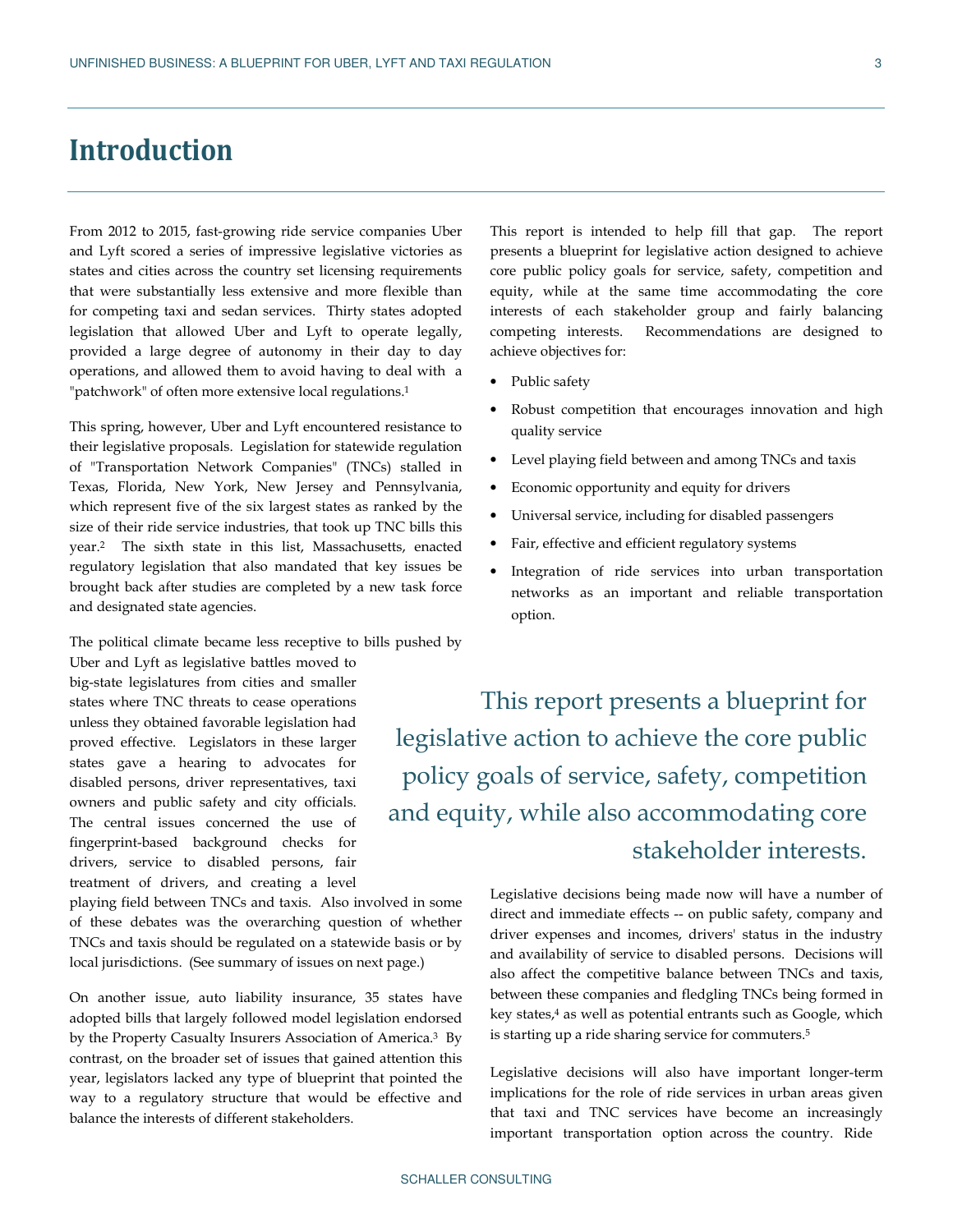### *Five Key Issues*

This report focuses on the following five key issues that have vexed legislators and stymied legislative action.

#### **1. "Level playing field"**

Given wide disparities in regulatory requirements for TNCs and taxis in virtually all major states, how should regulations be changed so that taxi owners and drivers have a fair opportunity to compete with TNCs? Should regulations on taxis be relaxed? Should some of the regulations that apply to cabs to extended to TNCs?

Key regulations include fingerprinting drivers for criminal record checks, regulated fares, caps on the number of licensed taxicabs and limits on entry of new companies. There is a long history of taxi regulation in each of these areas but few if any provisions for TNCs.

Aside from Phoenix and to an extent Houston (where there are similar rules for taxis and TNCs), there are wide disparities in regulation in major U.S. cities.

#### **2. Fingerprinting drivers**

A much-debated issue involves whether TNC drivers should be fingerprinted as part of driver criminal record reviews. Fingerprinting requirements are vigorously opposed by TNCs, which rely on rapidly bringing drivers on-board to fuel growth and fill the ranks of drivers who leave in a high-turnover business.

Issues are the time and cost involved with taking and processing fingerprint-based reviews, accuracy and completeness of criminal records in state and FBI databases, and whether TNC name-based criminal record checks are equivalent to government-conducted fingerprint-based checks.

Many but certainly not all taxi regulators require fingerprinting of taxi drivers in the licensing process. Only a few cities (New York City, Houston, Austin) have required fingerprinting of TNC drivers.

#### **3. Wheelchair-accessible service**

Lack of wheelchair-accessible service has long been a problem with taxi and sedan services.

The federal American with Disabilities Act (ADA) requires taxis be accessible only if the owner buys new "vans." (Whether minvans and SUVs, often used by cab owners, are covered by "vans" has been a matter of dispute.) A number of local governments have taken steps toward accessible taxi service, ranging from subsidies to mandates.

Issues include what types of programs and mandates should be adopted, whether requirements should be extended to TNCs, cost and how subsidies should be funded.

#### **4. Independent contractor or employee?**

TNCs classify their drivers as independent contractors and vigorously oppose reclassifying drivers as employees. TNCs argue that drivers want the independence and flexibility that go with independent contractor status.

Unlike employees, independent contractors do not have civil rights protections or employee benefits, some of which are mandated for employees (e.g., payment of the employer share of Social Security and Medicaid taxes, unemployment insurance and workers compensation) and some of which subject to employer discretion (e.g., health insurance, paid vacation and sick leave).

Most taxi owners classify drivers as independent contractors, a practice adopted in the 1970s; prior to that they were treated as employees and paid on commission. TNC drivers are currently paid on commission (drivers get 65 to 80 percent of the fares) while taxi drivers generally pay a flat lease fee and keep whatever they earn above that amount. Both taxi and TNC drivers pay for certain expenses ranging from gasoline to vehicle purchases and maintenance.

The issues are how drivers should be classified, whether state law should address driver employment status or should leave the issue for courts to decide based on current law, and if subject to legislative action, what should be done.

#### **5. State or local regulation?**

This governance issue has been hotly debated with implications for how extensive, intensive, consistent and effective regulation may be.

Issues are which jurisdiction is best able to regulate effectively, how to ensure a level playing field between ride service providers, whether drivers are limited in where they can pick up passengers, the need to tailor regulations to local circumstances, and ensuring good interagency and intergovernmental coordination.

In most states, taxis are regulated by local governments with the notable exceptions of Arizona, Colorado, Nevada and parts of Maryland and Pennsylvania. For the most part, local regulators are city agencies, but counties also have regulatory authority in some states (e.g., Florida and parts of Maryland).

TNC regulation varies by state. California and Colorado were early adopters of statewide TNC regulation, followed by a number of mid-size and smaller states. As discussed in this paper, most states with large ride service industries currently regulate TNCs locally although legislative proposals would transfer regulation to state agencies.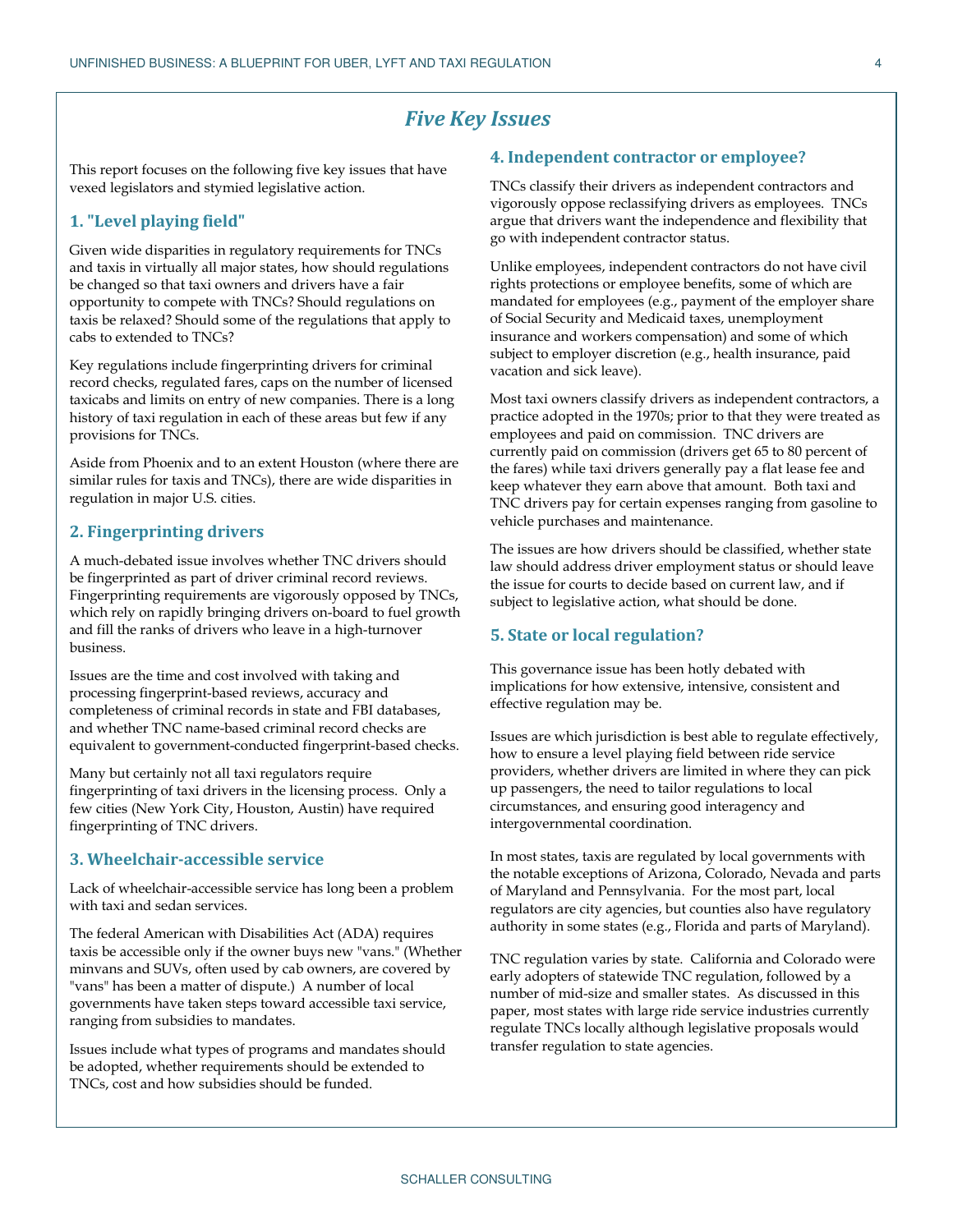services have enabled people to get around without a private motor vehicle and made urban living more attractive. Down the road, when combined with self-driving vehicle technology, ride services also augur a revolution in urban transportation, potentially eliminating traffic congestion and greatly reducing emissions and parking needs in urban centers.<sup>6</sup>

The history of taxi regulation shows the potential peril from poorly constructed regulatory frameworks. The product of decisions made over many decades, taxi regulations served to limit competition and innovation, compromise the quality and reliability of cab service and as a result, limited the taxi industry to niche markets centered on business travelers and non-car owning households.

Uber and Lyft broke through the regulatory barriers that apply to taxicabs. Uber and Lyft offered a far more appealing service and forged an expanded role for ride services in urban areas. This has served the interests of TNCs, their customers and in many ways, the cities in which they live and work. But the process by which TNCs were quickly brought under regulation also left hanging important issues that now need to be addressed.

In formulating a blueprint to address issues of public safety, equity and competition, this report identifies best practices and lessons learned from the short history of TNC regulation and the much longer history of taxi and sedan regulation, and assesses what they mean for current policy now that TNCs are large and growing service providers.

The report pays careful attention to how issues are framed and what choices flow from that framing. In current legislative debates, a number of issues are miscast in ways that produce very limited policy choices. The report thus discusses how issues are posed, and defines a broader and more productive set of options on wheelchair accessible service, fingerprinting drivers and drivers' employment status.

The report also recasts how best to think about the "level playing field" issue. This issue is usually framed as a question of either adding to TNC regulation or relaxing taxi regulation. The report discusses why the critical distinction is between dispatch markets, where competition can operate effectively, and flag markets, which have a long history of market failures

and thus need a more extensive set of regulations to protect consumers.

This blueprint recognizes that one size does not fit all in the realm of TNC and taxi regulation. The report thus offers both a broad set of approaches to key issues, and options that can be tailored to local circumstances at city, county and state levels.

The blueprint is designed to establish a regulatory system that provides a foundation for continued expansion of ride services beyond exclusive-ride, point-to-point trips. TNCs are already beginning to offer shared trip services such as UberPool and LyftLine. They are experimenting with services that fill empty seats of commuters, such as UberCommute. Following "microtransit" firms such as Bridj, Via and Chariot, TNCs are also envisioning services that combine demand-response trips (the traditional province of ride services) and fixed route and/or fixed schedule service (the traditional province of public transit).<sup>7</sup>

There is currently much anticipation of self-driving vehicles joining ride services' fleets, spurred this month by Uber's testing of self-driving vehicles in Pittsburgh (albeit with "safety managers" ready to take over), Ford and Lyft's announced plans to put self-driving cars on the road by 2021, and the federal government's release of guidelines for how self-driving cars should be tested. Yet the day when drivers are no longer needed for TNC service is much further away than the news coverage may suggest. The head of Uber's self-driving car team says that as Uber's service expands, the need for drivers will actually increase for years to come.8 Tesla's Elon Musk wrote in his Master Plan update that even after "refinement and validation of the software" there will be "a significant time gap, varying widely by jurisdiction, before true self-driving is approved by regulators."9 In addition to safety issues, the industry and government officials will need to address the potential for increased traffic, emissions and congestion as selfdriving vehicles disrupt public transit service as well as the use of personal vehicles.<sup>10</sup>

While the timing of self-driving vehicles remains a matter of speculation, what is clear is that the short-term growth of ride services, and their long-term place in the transportation network, will be shaped by the important public policy and regulatory decisions now being debated and decided. This report is designed to help guide that process.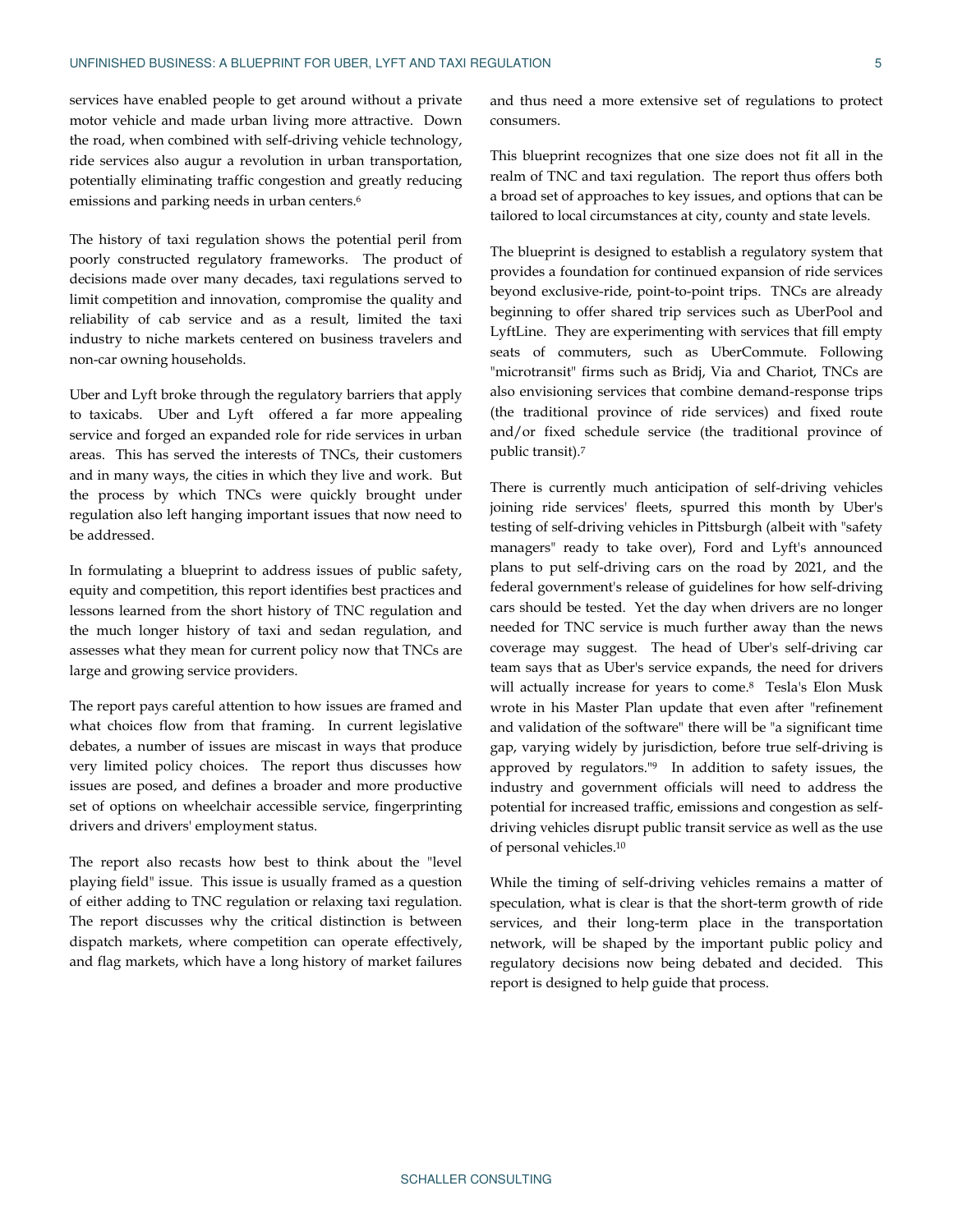# **1. Level Playing Field**

Few industries are as heavily regulated as taxicabs in major American cities. To stem the loss of customers to TNCs, taxi owners across the country have called for repeal of regulatory constraints and the opportunity to compete with TNCs on a "level playing field." Many public officials are open to the argument that if TNCs and sedan services provide attractive and responsible ride services with a slimmed-down regulatory framework, why not taxis as well? At the same time, officials worry that relaxing taxi regulations would weaken customer service in a "race to the bottom," with negative effects for both local residents and the tourism industry.<sup>11</sup>

The discussion of "deregulation" focuses most acutely on limits on entry and fare-setting. Should existing taxi companies be allowed to expand their fleets and set their own fares including surcharges during peak times? Should new companies be able to freely set up business? Should taxis be able to pick up passengers outside the city or county where they are licensed?

These are important issues, essential to fair competition between taxis and TNCs as they seek to compete on the basis

of quality, price and services offered. Unfortunately, the regulatory options are usually framed in TNC versus taxi terms: should taxi regulation look more like TNC regulation? Or should some aspects of taxi regulation be expanded to TNCs, such as caps on the number of vehicles to mitigate traffic impacts from a proliferation of TNC vehicles?

For purposes of effective policy, however, this is the wrong framing and leads to the

wrong set of policy choices. Instead of drawing a line between taxis and TNCs, a much more useful and productive approach is to distinguish between *dispatch service* in which customers request a trip via telephone reservation or smartphone app, and *"flag" service* in which customers hail a cab or walk up to a taxi stand. This distinction is critical because it governs whether consumers can choose among service providers, and thus whether competition operates effectively, or whether regulation needs to step in to compensate for market failures.

Both sedan services (which include black cars and car services) and TNCs dispatch trips through a central dispatch center. Because they request service from a company, consumers are able to choose among competing companies based on their own experience and company reputation. As with most goods

and services, the dynamics of competition and consumer choice act powerfully as a force for attractive service, competitive prices, innovation and new services targeted to different market segments.12 There has been very little need to limit entry, cap the size of the sedan business or regulate fares. The same is generally true for TNCs (aside from concerns over surge pricing) and also for taxis that operate solely or primarily via dispatch calls.

Regulatory needs are quite different, however, for taxi flag trips that are obtained through street hail and at taxi stands. Consumer choice and feedback mechanisms are weak or nonexistent for flag trips. Customers usually take the first cab with little opportunity to comparison shop. They have essentially no opportunity to patronize a company or driver that provided good service the last time around.<sup>13</sup>

Economists call this a "market failure" because competition fails to produce optimal social and economic outcomes on pricing, quality and selection.14 Flag markets have historically been beset with an oversupply of drivers, particularly at cab

While often discussed as a choice between regulating taxis more like TNCs or vice versa, the right regulatory structure comes from distinguishing between dispatch and flag (street hail and taxi stand) service.

> stands, and problems ranging from lack of insurance to price gouging and even extortion and curbside fistfights among drivers competing for fares.

> Oversupply is most apparent at airports, where there may be several hundred drivers waiting in the taxi hold and getting only a handful of trips a day. Other areas of high demand, such as downtown hotels, transportation hubs and shopping and convention centers, also tend to be oversupplied, taking up valuable street space and sometimes requiring sanitary and police services. Long waits for drivers at cab stands can also affect service quality, as only the more minimally-qualified drivers elect to endure the waits and meager incomes that result, and economize on expenses by using older vehicles in dilapidated condition.<sup>15</sup>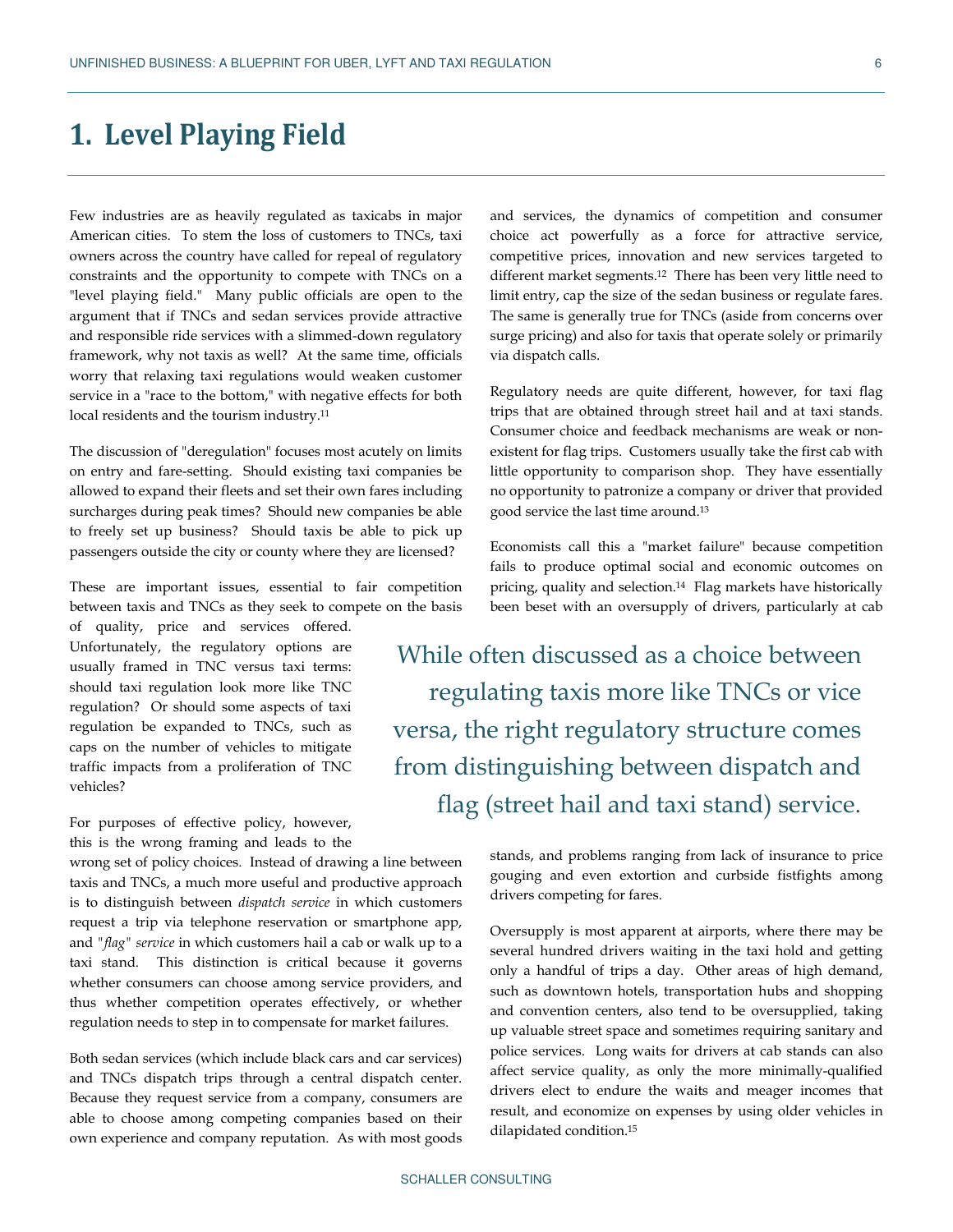#### **Recommendations**

Taxis should come under a two-tiered regulatory structure that distinguishes between dispatch and flag trips.

*Dispatch:* Regulations on entry, number of cabs and fares should be removed for dispatched taxi service and taxis should compete on a level playing field with TNCs for dispatch trips.

*Flag:* Regulations on entry, number of cabs and fares need to be kept for the taxi flag market to prevent oversupply and provide consumer protections.

The design of a two-tiered structure should be tailored to industry and market characteristics, as discussed in the text.

Oversupply, congestion, price gouging and poor service led cities across North America to impose entry and price controls on taxicabs in the 1920s and 1930s. Selected cities experimented with deregulation in the 1970s and 1980s, but experienced similar problems and most re-instated entry and price controls.<sup>16</sup>

This is not simply a historical problem. Oversupply is evident today in Las Vegas, which lifted limits on fleet sizes in late 2015. In the first six months of 2016, trips per cab were down 42 percent from a year earlier as overall ridership fell while the number of cabs nearly doubled.<sup>17</sup>

The regulatory structure established by virtually all major U.S. cities in the 1920s and 1930s was successful in the sense that problems of oversupply, price gouging, lack of insurance and chaotic street conditions abated. It was then extended to radiodispatched trips after World War II with the advent of twoway radio technology.

These regulations, put in place to solve problems in the flag market, were often quite harmful to dispatch service. Caps on the number of cabs led drivers to concentrate in downtown areas and airports where trip demand was heavy, leaving too few cabs to serve neighborhood telephone orders. In cities ranging from Boston to Chicago, Austin and San Francisco, customers waited far longer for cabs to arrive than they found acceptable, frustrating customers and depressing demand. (See box on page 9.)

The lesson from this history is that numerical controls and fare regulation are necessary for cabs serving the flag market. But they are unnecessary and in fact counterproductive when applied to dispatch service.18 They are now a significant obstacle to a taxi industry that needs to better focus on customer needs and compete with TNCs. A key recommendation is thus that regulations on entry, fares and fleet size should be relaxed or removed for dispatched taxi service and put on par with TNC regulatory requirements.<sup>19</sup>

Removing these regulations for cabs serving dispatch trips would be a relatively simple step if taxicabs only worked the dispatch market. But in many cities, including virtually all large U.S. cities, cabs serve a combination of dispatch and flag trips. Public policy must be devised to relax regulations as they apply to dispatch trips, but keep appropriate limits for the flag market. This can be less than simple or straightforward. Fortunately, there are a number of approaches that can be utilized. Each approach is illustrated in different places around the United States and suitable in different situations.

One approach is to have a separate set of vehicles for each market. The more extensive regulations needed for flag trips can be applied to cabs serving those trips. Less extensive regulations, mainly for public safety, can be applied to cabs dedicated to dispatch trips. New York City is the best known example of this approach. Yellow medallion cabs are dedicated to flag trips while TNCs, other black car bases and car services are limited by law to dispatch service. 20

Separate licensing schemes are also found where nearly all flag trips originate at the airport. A separate fleet is authorized for airport pick-ups and less-regulated companies serve the rest of the area, primarily via telephone orders.<sup>21</sup>

Separate licensing schemes can work well where flag trips are geographically concentrated. But this approach is unworkable where flag trips are geographically dispersed and drivers need to pick up both dispatch and flag trips to avoid excessive deadheading to their next passenger. This situation can be addressed by designating a subset of cabs to pick up flag trips. These cabs are subject to stricter controls on service quantity (e.g., number of vehicles), service quality and fares. Other cabs are not subject to those controls but are limited to picking up dispatch trips. New York City's "green cabs," which can pick up flag trips outside the Manhattan core as well as answer dispatch calls, are one example. London's black cabs and minicabs operate similarly.

Another notable example is in Anaheim, California, where the number of cabs licensed to work the hotels and Disney theme park is set by city regulation. But the number of cabs in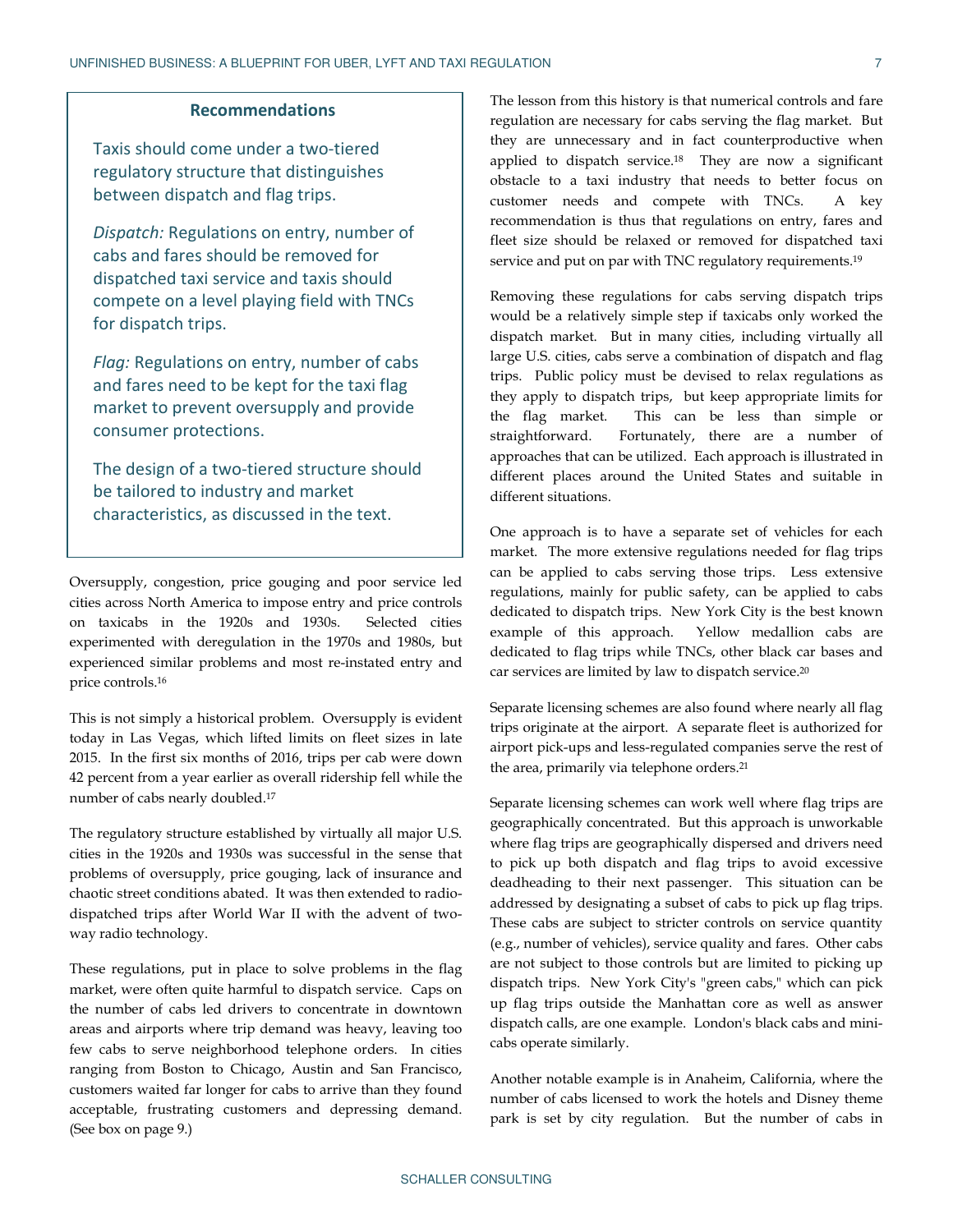#### **Ridership growth pre-dates the advent of TNCs**

It can appear that TNCs transformed a previously moribund corner of the transportation world into a dynamic and growing market. Yet with little public notice, the taxi industry was growing rapidly before Sidecar, Lyft and then Uber began offering on-demand ride services:

- Revenues for the taxi and limousine industry (adjusted for inflation) grew by 23 percent from 1997 to 2002; 25 percent from 2002 to 2007 and 14 percent from 2007 to 2012.
- Since 2002, the number of taxicabs in the United States increased by at least 20 percent.\*

TNCs have clearly accelerated industry growth. As measured by U.S. Census data, the number of "taxi drivers and chauffeurs" surged by 15 percent in 2014 after increasing at an annual rate of 3.1 percent in the previous decade (see chart below; 2014 is the latest year available).

These trends make evident that TNCs' exponential growth reflects a combination of the attractiveness of their services as well as external factors such as the growing popularity of urban lifestyles, increases in tourism, entertainment and leisure activity and a growing desire for alternatives to the private auto.

 0.2% 0.1% 1.0% 2.3% 3.1% 15% \*Source: Transportation Research Board, *Between Public and Private Mobility: Examining the Rise of Technology-Enabled Transportation Services,* TRB Special Report 319, December 2015.



Sources: 1960-2000 data from U.S. Decennial Census. 2009-13 data are 5-year average from American Community Survey (ACS) (The number of drivers is essentially flat during these 5 years.) 2014 figure is the 1-year ACS figure. Census data downloaded from IPUMS-USA, University of Minnesota,

www.ipums.org.

Orange County outside Anaheim, serving a predominantly dispatch market, is not controlled.<sup>22</sup>

Appropriately for an industry being upended by technological change, there is also a technologybased way to control the volume of flag service while relaxing or removing controls on dispatch service. At least two cities (New York and Boston) mandate in-vehicle location tracking technology that records details of each cab trip, as well as provide credit card payment capability. Using this technology, regulators could replace traditional caps on the number of licensed taxicab vehicles with regulation of how much time cabs spend serving flag trips. Regulators would adjust the "street hail service hour" cap as passenger demand changes, ensuring sufficient supply without flooding the streets with empty cabs.

With this change, taxi drivers would still be free to serve as many trips dispatched by app or telephone order as their fleet can attract through creative marketing and high quality service. Taxi owners whose cabs attract more customers could readily add to their fleet, creating a market-driven virtuous circle toward good customer service.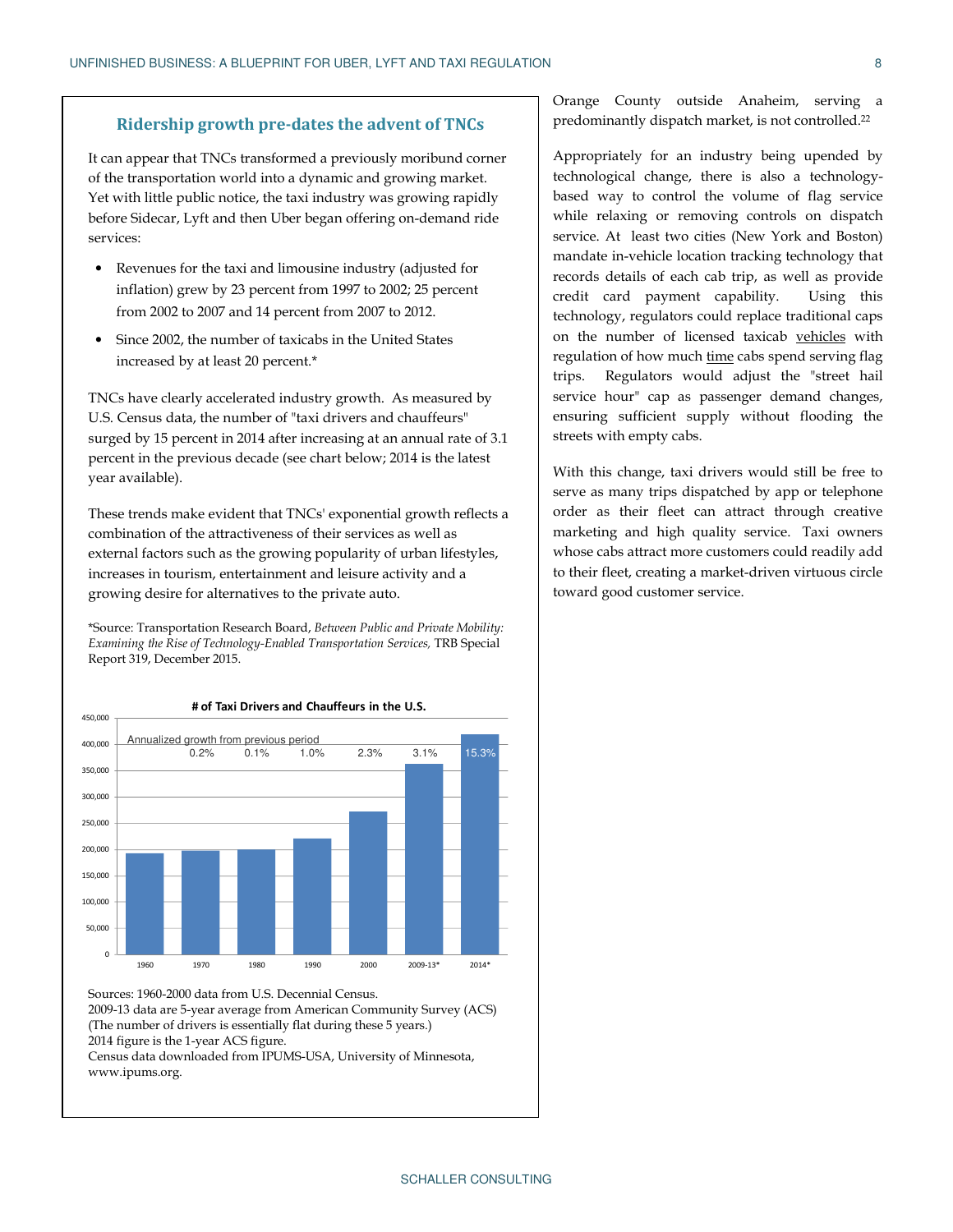#### **How deficiencies in taxi service opened the door to the rise of TNCs ...**

It is no accident that TNCs started up in San Francisco and grew rapidly in that city. San Francisco had one of the most severe caps on the number of licensed taxicabs relative to demand, with far fewer cabs as would be expected given the city's characteristics.23 As a result, taxi service, particularly for those making telephone requests, was incredibly unreliable. A 2013 study conducted for the City and County of San Francisco found that only 56 percent of residents were picked up within 15 minutes of calling for a cab on weekdays, and only 33 percent on weekends.24 In other words, half or fewer of customers were served within a reasonable amount of time, undoubtedly discouraging people from using cab service.

Service deficits were also documented in other cities. In Boston, telephone requests for service were answered within 15 minutes just 70 percent to 80 percent of the time in central areas of the city and less than 60 percent of the time in outlying neighborhoods. Moreover, 22 percent of requests were not fulfilled at all.25 In Los Angeles, only 70 percent of riders were picked up within 15 minutes in 2001.26 In Austin, Texas, average response times were 20 minutes or greater outside downtown neighborhoods.<sup>27</sup>

TNCs were able to provide much faster and more reliable service. Although cabs in L.A. improved their response time performance significantly from 2001 to 2013, Uber did better, even in outlying neighborhoods. A 2015 study found that in low-income neighborhoods that are not among the highest crime areas of the city, in May and June 2015, 78% of Uber riders were picked up within 10 minutes of a request as compared with only 36% of taxi users.28 In Portland, Ore., wait times for on-demand service averaged 4.5 minutes for TNCs compared with 8 minutes for taxicabs.<sup>29</sup>

TNCs are viewed more favorably not only on promptness and reliability of service, but on virtually every other service attribute. A national survey by the Pew Center found that large majorities of TNC users feel that TNC services save them time and stress, are less expensive than taxis, and serve neighborhoods that taxis do not visit.<sup>30</sup>

Surveys at the city level yield similar results. In New York City, TNCs were rated more highly than taxis for waiting times, vehicle comfort, drivers and convenience of payment.<sup>31</sup> In Ottawa, Canada, focus group participants rated Uber more favorably on numerous customer experience attributes including shorter wait times, faster travel times, driver courtesy and professionalism, vehicle comfort and cleanliness, safety and security. There were concerns, however, about Uber on matters such as vehicle insurance and taxation.<sup>32</sup>

#### **... And declining taxi ridership**

TNCs' higher quality of service has attracted customers from taxicabs, and also grown the overall market for ride services. The most dramatic impacts are perhaps the decline in taxi patronage and revenue:

- Los Angeles: ridership fell 43 percent and revenue was down 24 percent between the first half of 2013 and 2016. (Revenues declined less than ridership as airport trips increased rapidly.33)
- New York City: ridership fell 23 percent and revenues declined 16 percent between the first half of 2013 and 2016. (Revenues declined less than average fares as trip durations increased.34)
- Portland, Oregon: Ridership fell 20 percent between May and August 2015, during which TNCs were permitted to operate on a pilot basis.<sup>35</sup>
- Las Vegas: ridership fell 16 percent and revenue by 10 percent between the first half of 2015 and 2016.<sup>36</sup>
- New Orleans: ridership dropped 18 percent between the last three months of 2014 and 2015, partly affected by a fare increase but primarily due to riders switching from cabs to TNCs.<sup>37</sup>
- Data for earlier periods show ridership declines of 28 percent in Seattle and 35 percent in Boston.<sup>38</sup>

TNCs have also grown the overall market for ride services. In New York City, total trips of Uber and yellow cabs grew by 8 percent between the first five months of 2015 and 2016.<sup>39</sup> Portland, Oregon, saw the overall market increase by almost 40% between May and August 2015.40 New Orleans experienced a 65 percent increase in combined taxi and TNC rides between the last three months of 2014 and 2015.<sup>41</sup>

Business travelers as well as non-business customers have shifted. Data based on business travel spending on ground transportation found that Uber and Lyft's market share rose from 26% in the second quarter of 2014 to 78% in the second quarter of 2016. Taxis' share of business spending fell from 74% to 22% -- erasing more than two-thirds of business traveler spending on cab service.<sup>42</sup>

One consequence of declining taxi ridership is plummeting value of medallion licenses, which have fallen by roughly 50% in cities including New York, Boston and Chicago. How far and how long will these trends continue? While it is impossible to predict, a recent study found that current medallion prices are not sustainable at current rates of ridership loss.43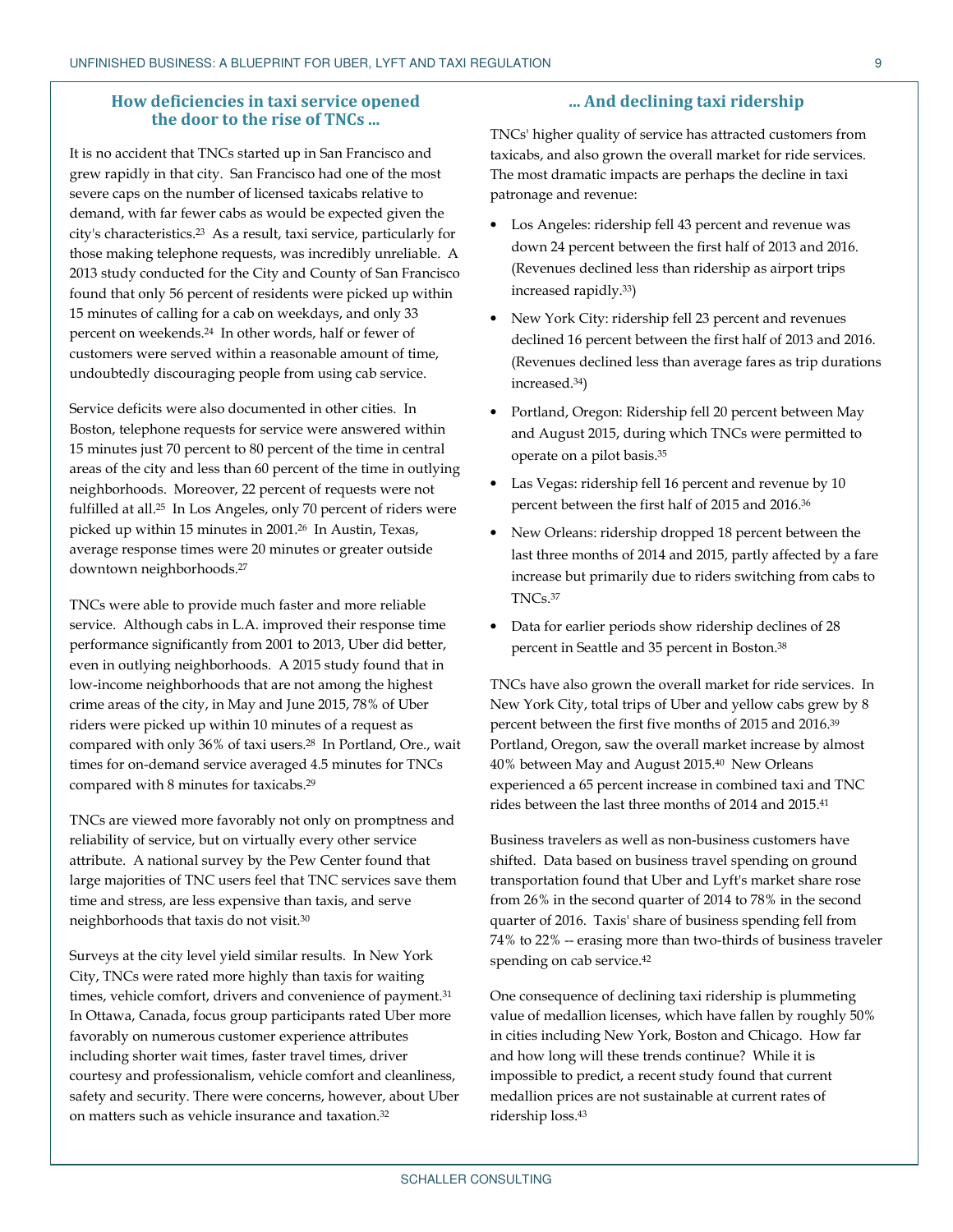# **2. Fingerprinting Drivers**

In recent public debates, the broad question of managing driver-related risks to public safety has been narrowed to questions about mandating fingerprint-based criminal record reviews. Are fingerprint-based checks necessary, or do namebased checks suffice? How can accuracy and fairness be assured in using state and federal databases?

The focus on these questions has created standoffs between TNCs that have ceased operations, at least temporarily, in Austin, Houston, San Antonio and Kansas and cities' very legitimate commitment to their public safety responsibilities. This standoff, and a doubling-down by both sides in the midst of the controversy, impedes development of effective, flexible and adaptive public safety protocols. The solution to this impasse should proceed on two parallel paths: broadening the toolbox used to minimize driver-related risks to public safety, and solving the immediate issues with fingerprint-based criminal record checks. Each of these will be discussed in turn.

The narrow focus on fingerprinting has caused all sides in this debate to ignore opportunities for proactive, nuanced and effective steps to ensure public safety. It is worth looking outside the ride services industry for best practices in fleet safety management programs.

The goal of fleet management -- reducing motor vehicle crashes -- is comparable to those of driver background checks: minimizing driver-related risks to safety. In some ways the approaches overlap: sophisticated fleet management practices include review of driving records to use patterns of past behavior to predict (and thus head off) troublesome potential future behavior, analogous to the role of criminal record reviews.

Best practices in fleet management go well beyond these backward-looking protocols in order to achieve safety goals. Fleets spend far more time monitoring current driver behavior, providing training and feedback and taking follow-up action. They use advanced in-vehicle technology to monitor drivers, with assurances that the monitoring is for safety purposes and does not violate their employees' legitimate privacy interests. They are also very data-oriented. Fleet managers check on progress and make adjustments based crash rates, economic costs, lost productivity and so forth. These programs are quite successful, with documented reductions in motor vehicle collisions ranging from 30 to 53 percent and a return on investment of 3.0 or more.<sup>44</sup>

TNCs and taxi fleets have to an extent developed similar techniques. They monitor driving records, use customer feedback to identify drivers with patterns of complaints and re-train or counsel drivers who have pattern of traffic crashes, violations or customer complaints. Companies can quickly spot patterns that point to higher risk of unsafe or abusive behavior.<sup>45</sup>

While some taxi and TNC companies are thus going beyond background checks, these efforts are not systematic across the industry or integrated into the regulatory system. Regulation should recognize the value and potential of ongoing monitoring, training and driver feedback and ensure that companies have set up effective systems. It should be the responsibility of TNC and taxi companies to design systems that best meet their own needs, however. Regulators should focus on the effectiveness of company systems to manage driver-related risks and reduce the incidence of problems, and development of best practices. (Where independent drivers are involved, regulatory agencies will need to take the lead.)

While this approach is easy to sketch in concept, implementation will need significant attention. It is much easier to carry out traditional process-oriented background checks, vehicle inspections, logbook requirements and so forth than to develop evidence-based safety management systems. For regulators, the key challenge is putting in place good oversight of TNC and taxi company programs, getting the right data for evaluation, and dealing with companies that show poor results.

The place to start is developing data systems to track motor vehicle collisions, bad driver behavior and serious customer complaints. These systems should be developed by each company, with periodic reporting and audits. Regulators should review results, deal with companies that are falling behind, and develop and disseminate best practices.

Even as data and safety management systems are developed, officials still need to decide whether to require fingerprintbased background checks. This is an important decision with far-reaching implications for both public safety and the shape of the ride service industry.

The time and expense associated with fingerprint-based checks can be a barrier for potential TNC drivers, particularly for people who would be "filling empty seats" using options such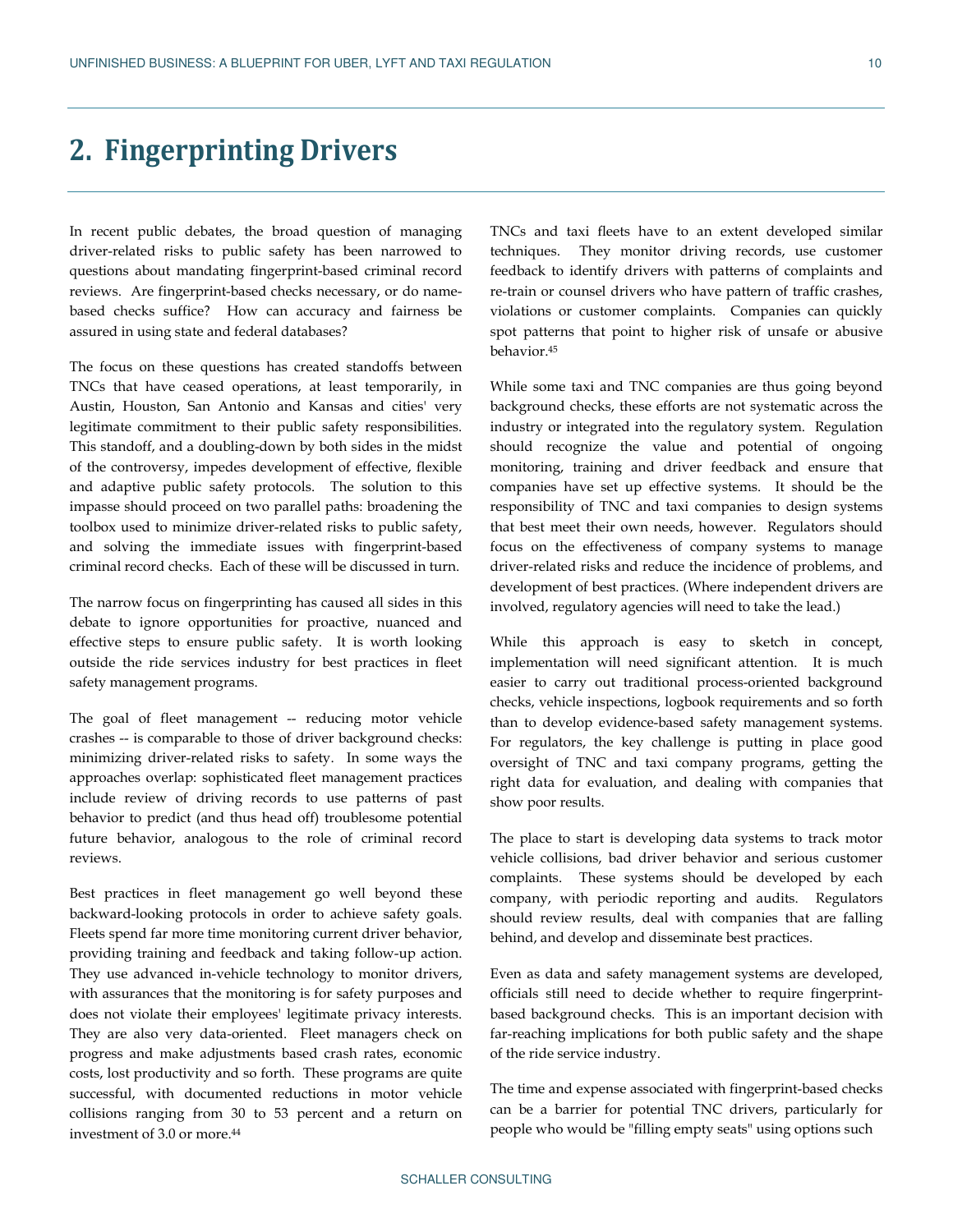#### **Recommendations**

Driver-related risks should be managed using both forward-looking and backwardlooking methods:

*Forward-looking:* Regulations should require companies to design and implement safety management systems that monitor, train and provide feedback to drivers.

*Backward-looking:* Regulations should also require fingerprint-based background checks, which is current best practice for identifying drivers with criminal records.

Issues of delay and accuracy should be addressed through proven systems such as LiveScan technology and follow-up where records do not show case dispositions. Temporary licenses can also be issued to bridge the time required to complete these checks.

as UberCommute and Google's WAZ service. Ultimately, the vision is that anyone could be both a supplier of ride services (pick up someone on the way to work) and a user (ride with someone else going, say, to the local movie house). Uber and Lyft's concern is that such people may not sign up if they have to go through a time-consuming and expensive fingerprintbased criminal record check.

Offsetting that consideration, however, is the paramount importance of assuring safety any time two strangers are engaging in a for-hire transaction. Although the public accepts user feedback as a satisfactory basis for judging whether an Airbnb accommodation will be comfortable or whether to buy from an Ebay seller, when it comes to personal safety the public wants to be assured that every possible safety precaution has been taken. This is seen in the increasing safeguards put in place by Ebay and also reflected in requirements by a few states that adults volunteering in sports leagues be fingerprinted.

Legislators are thus right to approach background check requirements very carefully. Decisions today will govern what Uber and Lyft need to do. These decisions will also govern how drivers are screened at start-ups like RideFare, Tride and Fasten in Austin and Wingz and DriveSociety in Florida, and

by potential new entrants like Google. TNC fingerprinting practices will ultimately be applied across the ride service industry as cab owners demand equivalent rules and TNCs steadily take market share from the taxi industry. Legislators thus need to have a clear basis to respond to questions that will inevitably be asked after particularly headline-grabbing incidents.

Unfortunately, officials do not definitively know which policy choice produces the best protection for the public. There is a lack of evidence connecting the method used for background checks with the forward-looking risk of criminal or abusive behavior as a driver in a TNC or taxicab. Nor is it known whether the risk is different for TNC drivers versus taxi drivers in dispatch service or taxi drivers serving flag trips.

Until there is more information, officials need to make decisions based on what is known. Two considerations lead to the recommendation that fingerprint-based checks should be utilized.

First, law enforcement officials with years of experience in this area consistently recommend fingerprint-based criminal record checks,46 with experts stating that the "accuracy of fingerprint checks is eons beyond what you could do in a name check."<sup>47</sup>

Second, while TNCs argue that their own criminal record checks are more thorough than fingerprint-based procedures, this has never been demonstrated and the evidence appears to weigh on the other side. Checks of TNC drivers by district attorneys in San Francisco and Los Angeles found 25 drivers who passed Uber's checks despite having criminal histories. The DAs sued and forced Uber and Lyft to stop claiming that their background checks were "industry leading."48 Much of the problem stems from the use of name-based checks instead of "biometric" or fingerprints, which cannot be altered. The issue is illustrated by the case of Houston driver who passed Uber's background check despite having 24 aliases, 10 Social Security numbers and an arrest warrant.<sup>49</sup>

While it makes sense to apply established procedures to TNCs, at same time it is critical to address their shortcomings. The first concerns accuracy. TNCs argue that their method of checking criminal records is more accurate and complete than fingerprint-based checks of state and FBI records. The major shortcoming appears to involve FBI records that lack case disposition. Where disposition information is missing, licensing staff can (and certainly should) determine case dispositions using government records or by requesting, if necessary, that the applicant provide the information. A second shortcoming involves processing delays. Delays can be avoided by using LiveScan fingerprinting technology, which provides rapid access to state and FBI criminal records.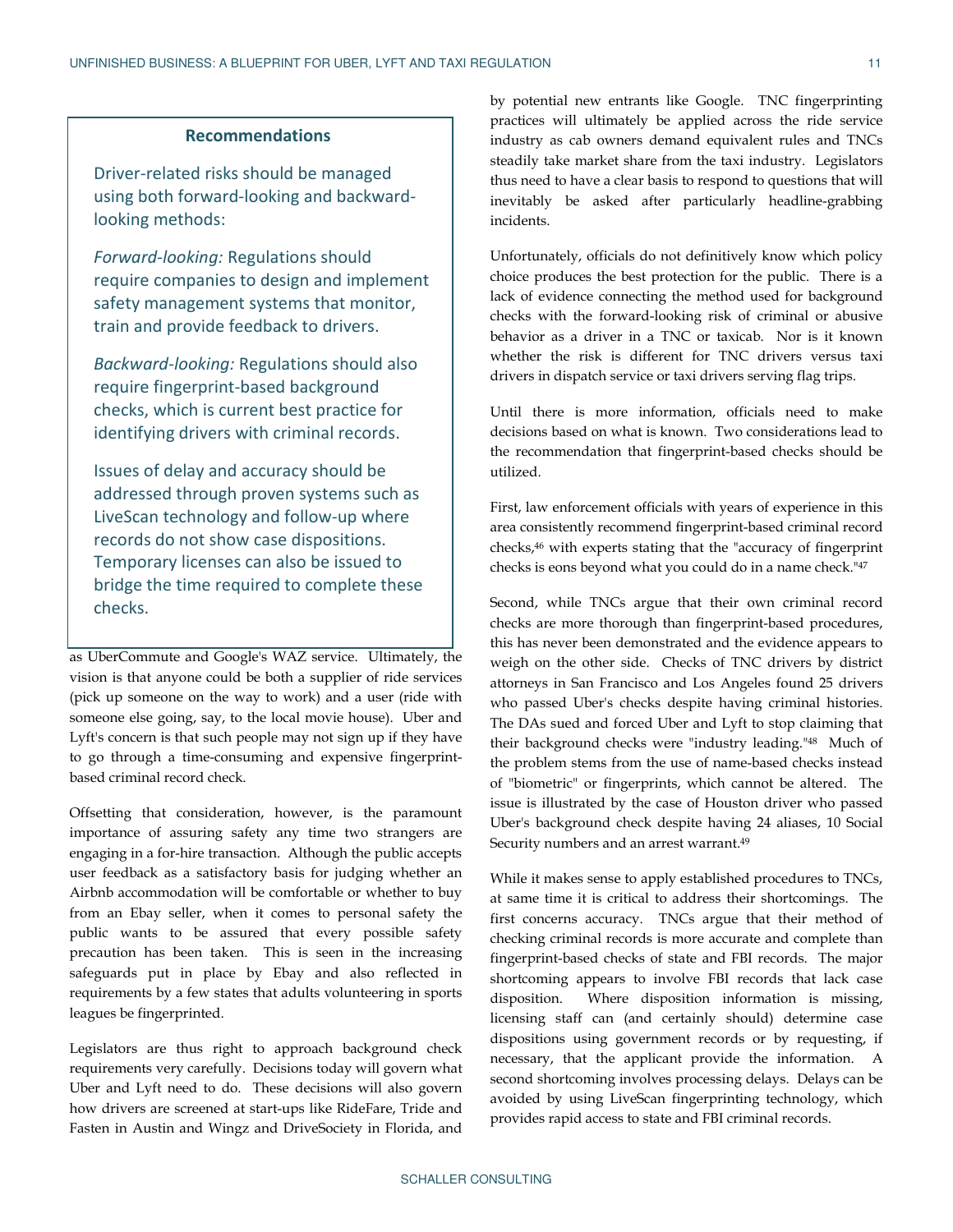These solutions have succeeded in speeding up the fingerprint check process. The Maryland Public Service Commission (PSC), for example, receives FBI and state records for drivers under their jurisdiction within 48 hours, and either processes licenses within a few days after that, or issues temporary licenses if checking records requires more time.50 Colorado also issues temporary licenses until fingerprint-based background checks are completed. This approach was recently suggested in Seattle as well.<sup>51</sup>

It should also be noted that claims of excessive delays are sometimes overstated. For example, Uber said that it takes up to four months to process drivers in Houston, with the result that 20,000 people in Houston applied to be drivers but gave up before the process was completed. Houston officials report, however, that a survey of Uber drivers showed that almost 46 percent were processed within a week and 84 percent in less than three weeks.<sup>52</sup>

Although arguing forcefully to maintain its current practices, TNCs' own actions suggest that they may be able to work with a fingerprinting requirement. Uber and Lyft do so in New York City as does Uber in Houston. Moreover, Uber supported legislation in New Jersey which would have left it to the state's Attorney General to decide what type of background check should be used.<sup>53</sup>

Notably, the National Employment Law Project, which is concerned with the discriminatory effects of incomplete or inaccurate criminal records, has said that the solution is for both sides to support legislation in Congress that would ensure the accuracy of the FBI database rather than rely on undocumented claims that TNC checks are more accurate.<sup>54</sup>

The merits of fingerprinting and alternative methods will be clarified in coming months in Maryland, California, Massachusetts and Chicago. In Maryland, TNCs must obtain a waiver from the Public Service Commission by December 15, 2015 if they want to rely solely on in-house background checks and avoid state-conducted, fingerprint-based background checks. To obtain a waiver, they must show that their own processes are "as comprehensive and accurate as complying with the supplemental criminal background check" that would be conducted by the PSC. The California Public Utilities

Commission has requested public comment on whether TNC criminal background checks are as effective as fingerprintbased checks.<sup>55</sup>

Legislation recently adopted in Massachusetts mandates that the public utilities and motor vehicle departments report back to the Legislature by August 2017 on the "feasibility of conducting statewide criminal offender record information checks for each operator of a ride for hire vehicle".56 Chicago's City Council mandated a study to be completed early next year of this issue as well. The bill's sponsor pledged to push for legislation requiring fingerprinting if recommended by the city task force.<sup>57</sup>

TNC's core interest in the debate about background checks appears to be their desire to rapidly process a large volume of background checks to fuel expansion and account for having rapid turnover and a large contingent of part-time drivers. Doing so should not come at a price for public safety, however. Furthermore, public policy should take note of studies showing that part-time and novice drivers have much higher violation histories and motor vehicle crash rates than more experienced drivers.58 There is thus no public policy purpose served by facilitating high turnover that comes at the expense of public safety.

Mandating fingerprint-based background checks also serves to level the playing field between TNCs and taxis. The same procedures and standards should be used for TNC, taxi and sedan drivers -- who often undergo fingerprint-based checks - to establish the same level of protection of public safety in addition to achieving equal treatment across industry segments.

The approach recommended here strengthens processes to protect public safety. It benefits TNCs as well as taxis by focusing effort and resources on producing the safest possible outcomes, saving lives, money and time. It allows companies, as they develop comprehensive safety management programs, to take into consideration costs as well as benefits, adapt to their own unique circumstances and experience, and innovate with new technologies that strengthen their safety management protocols.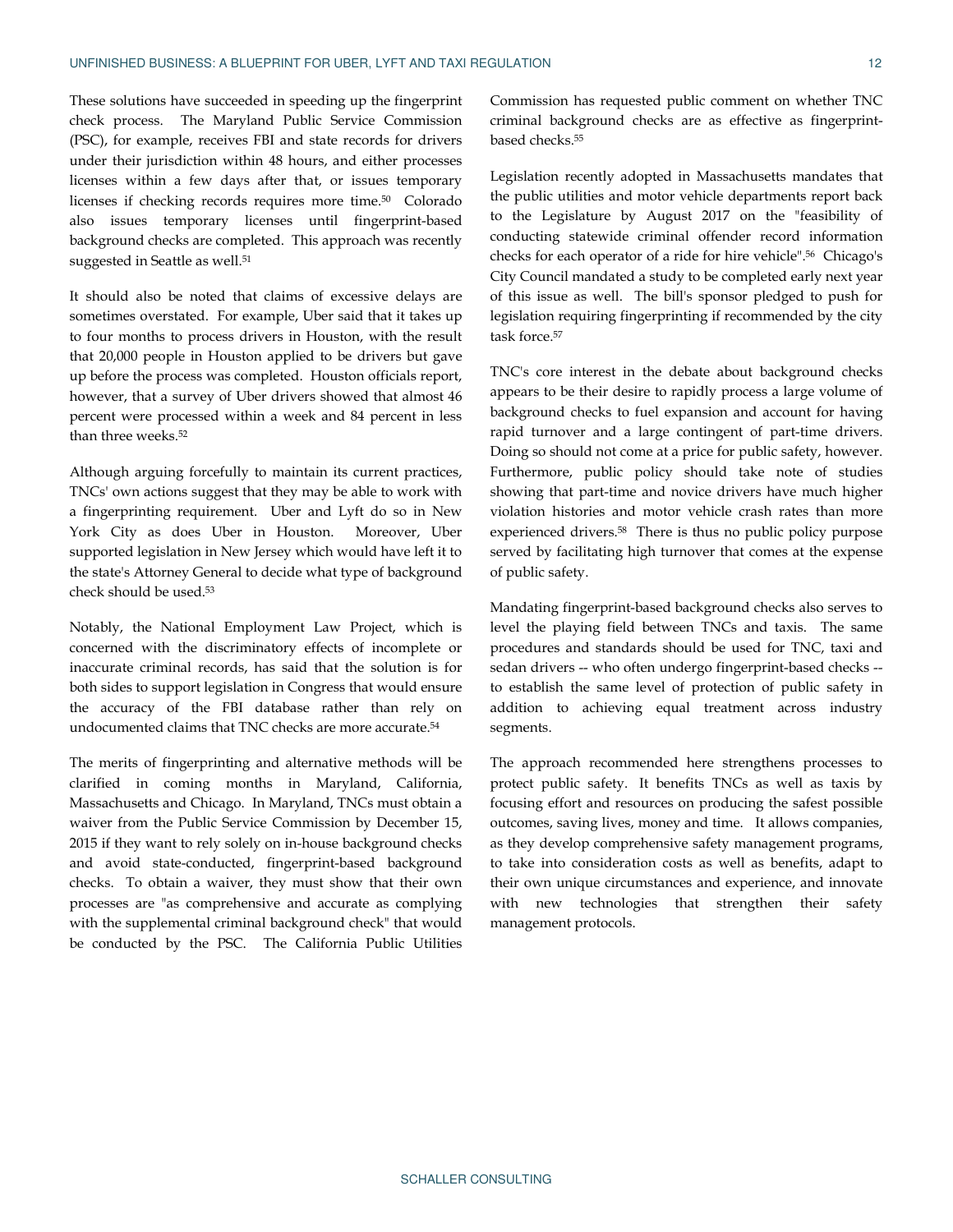# **3. Wheelchair-accessible Service**

Legislators and taxi regulators have made considerable effort toward responsive and reliable wheelchair-accessible taxi services in their communities. Regulations range from broad provisions that prohibit discrimination against disabled persons to specific steps such as requiring fleets to field a certain number of accessible vehicles, providing discounted medallion licenses, reducing licensing fees, extending vehicle replacement cycles for accessible vehicles and requiring driver training.<sup>59</sup>

Realizing that cost is a major obstacle, New York, Seattle, Austin, Chicago, Minneapolis and Montgomery County, Maryland have established surcharges on all taxi trips to be used to subsidize vehicle purchase and maintenance and the drivers' extra time and effort for each pick-up.<sup>60</sup> To address the problem of low and dispersed trip volumes, Washington DC, New York and Chicago have or are establishing centralized dispatch operations for accessible cabs.<sup>61</sup>

For their part, some TNCs have recently formed partnerships with organizations that own or dispatch accessible vehicles. They also train drivers to help ambulatory disabled passengers.<sup>62</sup>

Despite these efforts, available data on the results are not encouraging. Even with 10 percent of the taxi fleet in Los Angeles being accessible, 31 percent of requested trips are not serviced at all and the average time to arrive is 19 minutes.<sup>63</sup> In Portland, the average wait is 25 minutes for wheelchair users compared with 8 minutes for other customers.64 A survey on how taxis are used in paratransit programs mandated under the Americans for Disabilities Act (ADA) found that there was "large variation in service quality among drivers and inability to control independent contractors, with ADA riders not being picked up if a 'better ride' is available."65 The National Council on Disability dryly noted that, "In some locations, a variety of obstacles [to accessible service being available] remain even if taxis that are structurally accessible have been acquired."<sup>66</sup>

While taxis have been subject to a range of requirements and incentives, TNC regulation has given relatively minimal attention to bringing about wheelchair accessible service. California and Maryland require TNC reporting on accessible service but the filings have not been made public.<sup>67</sup>

Even where considerable efforts have been made toward accessible taxi service, shortcomings persist because policy has focused on the individual elements of accessible service: nondiscrimination clauses, vehicle mandates, dispatch services, subsidies and so forth. This "kit of parts" approach assumes that mandates and subsidies will coalesce effectively to produce prompt and reliable service. Experience has shown that this cannot be assumed. Given the challenges in running any dispatch operation, it is not surprising that a decentralized structure where no one is in charge performs poorly.

To rethink existing approaches, a good place to start is to ask, "what matters most to producing high quality accessible taxi service?" Case studies from around the country point to "soft" factors, namely, the goals and commitment of companies and drivers. The key to good service starts with fleet operators and drivers' having "commitment to serving people with disabilities and older adults," a desire to grow their business by serving this market, and effective incentives so that drivers view these trips as "good trips" that make financial sense.<sup>68</sup>

Accessibility programs should thus start with identifying companies and drivers who are committed to providing the service and have the necessary resources (vehicles, maintenance facilities and dispatching systems) to meet demand. These programs should have funding to underwrite the incremental capital and maintenance costs of accessible vehicles and to make these "good" trips for drivers.

Each participating company should be responsible for structuring its own operations and driver incentives. Red Top Cab in Arlington, Virginia, which has a well-regarded accessible taxi program, is an illustration of how this can work. Drivers are given specialized training, per-trip financial incentives for subsidized trips, and lower lease fees for driving an accessible vehicle. Drivers are attracted by the financial incentives and the relatively steady flow of subsidized trips throughout the year, in contrast with the seasonality that marks the regular taxi business. Notably, most of the company's drivers participate in subsidized transit agency programs for seniors and people with disabilities.<sup>69</sup>

Another common difficulty with accessibility programs is cumbersome government procurement processes.70 This problem can be addressed by qualifying companies through an application process with no limit on the number of companies that may be qualified over time. This is likely faster than the traditional contracting process, keeps the door open to entry of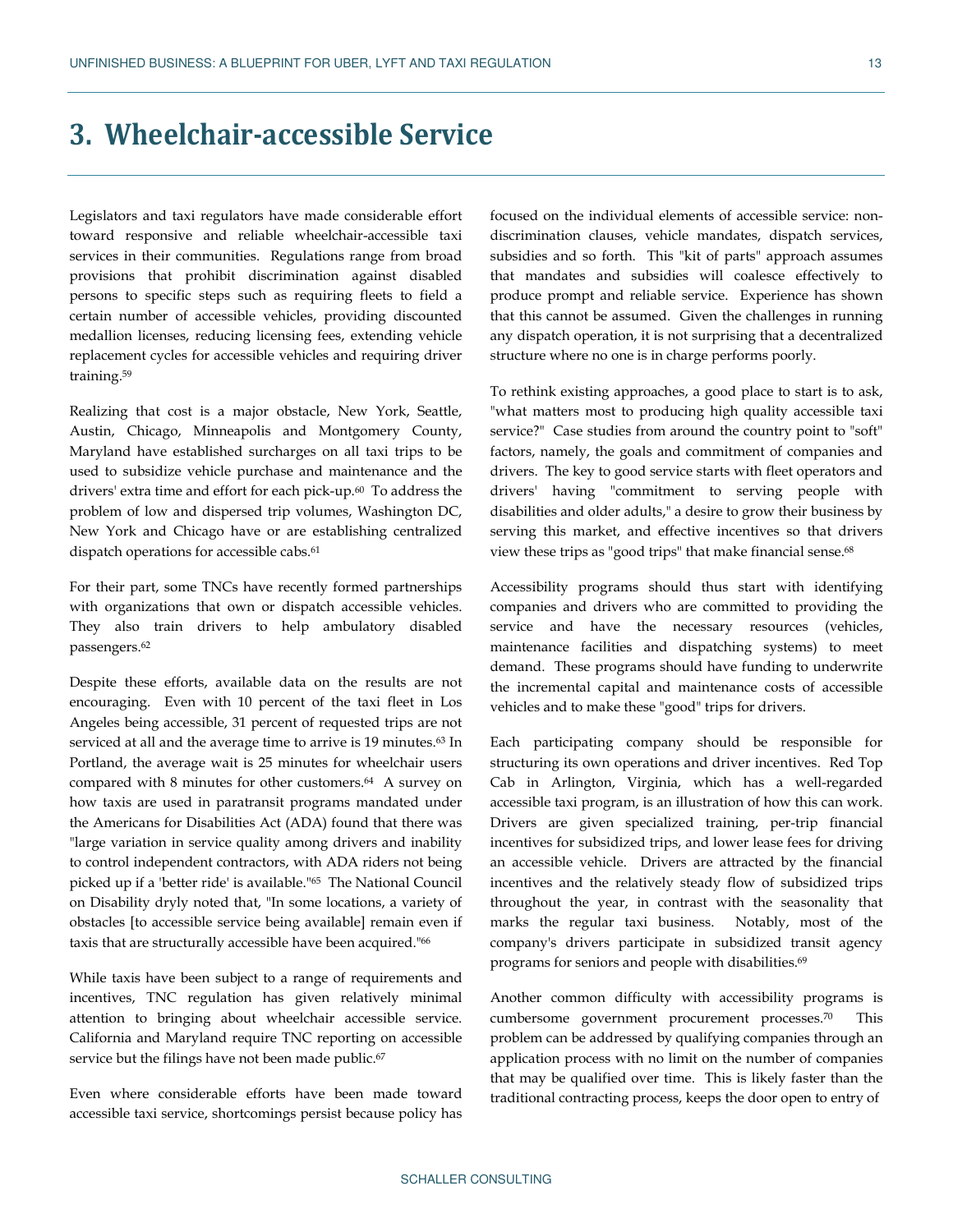#### **Recommendations**

Regulators should create programs to subsidize accessible trips, funded through a per-trip fee applied to all TNC, taxi and sedan trips. subsidize accessible trips, funded throug<br>a per-trip fee applied to all TNC, taxi and<br>sedan trips.<br>Trips should be served by companies tha<br>are determined to be qualified to do so,<br>based on companies and drivers having t

Trips should be served by companies that are determined to be qualified to do so, based on companies and drivers having the commitment and resources to effectively provide accessible service.

new companies, and avoids dependence on a single provider. Participants could be traditional taxi fleets, taxi dispatch companies with affiliated owner-drivers, TNCs or sedan companies. med avoids dependence on a single provider.<br>
1 be traditional taxi fleets, taxi dispatch<br>
affiliated owner-drivers, TNCs or sedan<br>
and competition can be introduced to this<br>
ding several companies in the program and<br>
ent t

Customer choice and competition can be introduced to this equation by including several companies in the program and structuring payment through user-side subsidies participants pay a set amount of the fare and the program covers the balance. Wheelchair users can select which

incentive for service quality. San Francisco Francisco and Denver have user-side subsidy programs with consumer choice and Boston has piloted a similar program for ADA participants. The programs also address specific concerns of drivers, for programs also address specific concerns of drivers, f<br>example, by paying for both completed trips and no shows.<sup>71</sup> company to call, thus creating a customer-driven financial

Program costs should be funded through trip fees that apply Program costs should be funded through trip fees that apply<br>to all ride service operators, TNCs as well as taxis, as Seattle and counties in Maryland have done,<sup>72</sup> to maintain equity across industry sectors as well as generate adequate funds. across industry sectors as well as generate adequate funds.<br>Another key step is to aggregate trips from the variety of

**Example 19** company to call, thus creating a customer<br>
incentive for service quality. San Francisco and through<br>
applied to all TNC, taxi and<br>
programs subseted a similar programs with consumer c<br>
applied to all TNC, taxi agencies, programs and funding sources that need accessible ride services of some type. Aggregation of trips addresses one of the major obstacles to providing prompt accessible service, which is that their geographic dispersion can create extensive "deadheading" to the passenger pick-up. As illustrated in the figure below for taxi trips in the Dallas-Ft. Worth area, response times improve dramatically as trip volumes grow, simply because the larger number of cabs in each zone makes it simply because the larger number of cabs in each zone makes<br>more likely that a cab is near the passenger pick-up location.

San Francisco's SFTaxi program provides one example of consolidating a variety of ADA and non-ADA programs as well as different service providers.<sup>73</sup> Similarly, the



Source: Schaller Consulting, "Fort Worth Ground Transportation Study," prepared for the City of Fort Worth, January 31, 2006. Data, which are for the metro area, are based on computerized taxi Fort Worth, January 31, 2006. Data, which are for the metro area, are based on coı<br>dispatch records for the three main taxi companies in the Dallas-Fort Worth area.

Massachusetts Bay Transportation Authority Authority is aggregating trips through a centralized call center for three vendors vendors, including one taxi company, company, that provide regular ADA services.<sup>74</sup>

The approach outlined here is a major departure from current mandates for vehicles, dispatchers, drivers and so forth. It will take some time to show the effectiveness of this approach and win sup support from advocates who fought hard to obtain targeted mandates. A good way to move forward is to implement the approach outlined here as targeted pilot programs to be tested, refined and then expanded as success is demonstrated. dispatchers,<br>It will take<br>effectiveness from advocates who fought hard to<br>obtain targeted mandates. A good<br>way to move forward is to<br>implement the approach outlined<br>here as targeted pilot programs to<br>be tested, refined and then<br>expanded as success is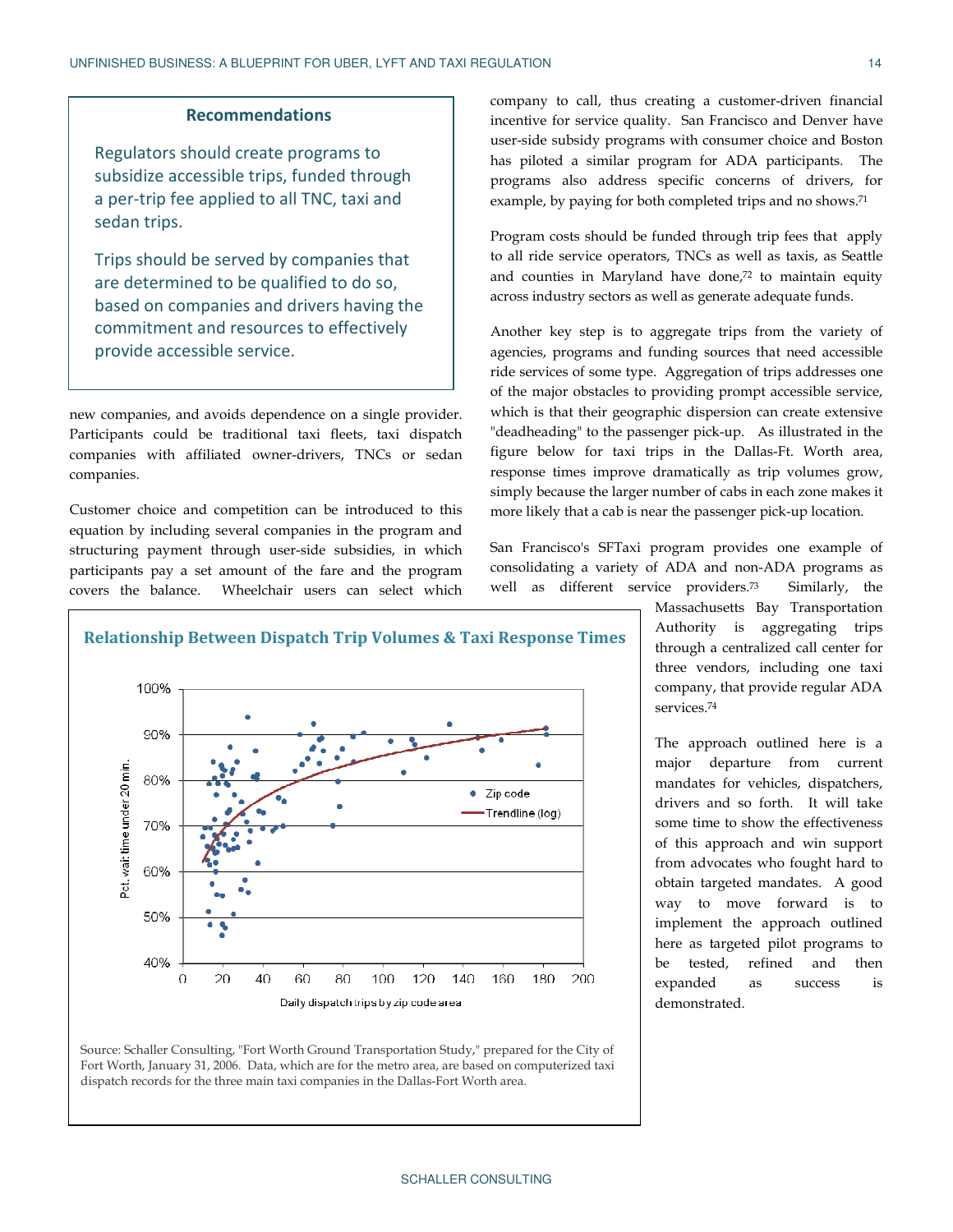# **4. Independent contractor or employee?**

The debate over whether drivers should be treated as employees or independent contractors is another example where a narrow framing of the issue thwarts development of workable and productive solutions. Posing the issue in either/or terms diverts attention from the legitimate and often shared interests of drivers, companies and the communities they serve. It also inspires misleading claims about the implications of treating drivers more like employees, suggesting that drivers' needs for flexibility and independence as well as workplace protections and benefits are necessarily irreconcilable.<sup>75</sup>

Drivers' employment status need not be seen as a stark choice between independent contractor or employee status. The path to a reasonable and effective solution can be found by focusing on the legitimate and often shared interests of drivers, companies and the communities they serve:

- Drivers' core interests include fair treatment, job security, decent wages, a social safety net and a voice in key decisions that affect them, instead of being "subjected to all of the downsides of 'entrepreneurship' with few of the upsides"76 and feeling "squeezed and at times dehumanized by a business structure that promises independence but often leaves them at the mercy of increasingly powerful companies."<sup>77</sup>
- TNCs' (and taxi companies, assuming the same rules are applied to them) vital interests include managing their operations to ensure safe drivers and vehicles and reliable and consistent service.
- Communities in which TNCs and taxis operate have important interests in integrating and connecting ride services (TNC and taxi) with a variety of transportation needs such as contracted social service transportation, disabled transportation services and feeder services for public transportation.<sup>78</sup>

While TNCs and driver groups suing them appear to have antagonistic goals, the two sides have also acted constructively to advance the core interests of both parties. In a legal

settlement (later rejected by the judge in the case), Uber agreed to recognize drivers associations as a vehicle to hear and address drivers' concerns. Both Uber and Lyft have also agreed to arbitration procedures for disputes with drivers and agreed not to deactivate drivers without showing cause.<sup>79</sup> TNCs have also recognized their mutual interest in providing rapid service, advising drivers of the best times and neighborhoods to look for ride requests.<sup>80</sup>

Despite sometimes claiming to be simply peer-to-peer technology platforms, TNCs in fact exercise substantial control over drivers. They do so for good reason -- in order to offer consistent and attractive service. TNCs set fares, determine the types and ages of cars that drivers use, respond to passenger complaints, refund overcharges and counsel drivers with a pattern of complaints. They also alert drivers to "hot spots" of

Worker protections and benefits should be extended to drivers in ways that satisfy their desire for both independence and fair treatment, while companies should be able to exercise enough control to consistently assure prompt and reliable service.

> customer demand and provide financial incentives for drivers to work in those areas. TNCs deactivate drivers whose ratings fall below pre-determined levels, and prohibit drivers from marketing other businesses to passengers.81 These actions go far beyond the arms-length relationship that is sometimes portrayed.

> Close supervision of drivers and vehicles is consistent with public expectations. A Pew Center survey found that large majorities of TNC users believe that TNCs and their drivers should be jointly responsible for making sure that drivers are properly trained and vehicles are clean and safe.<sup>82</sup>

> State and federal policy could recognize that drivers need at least some of the protections and benefits of traditional employees. In fact, city and state legislative bodies have already done so to a limited extent. Seattle adopted an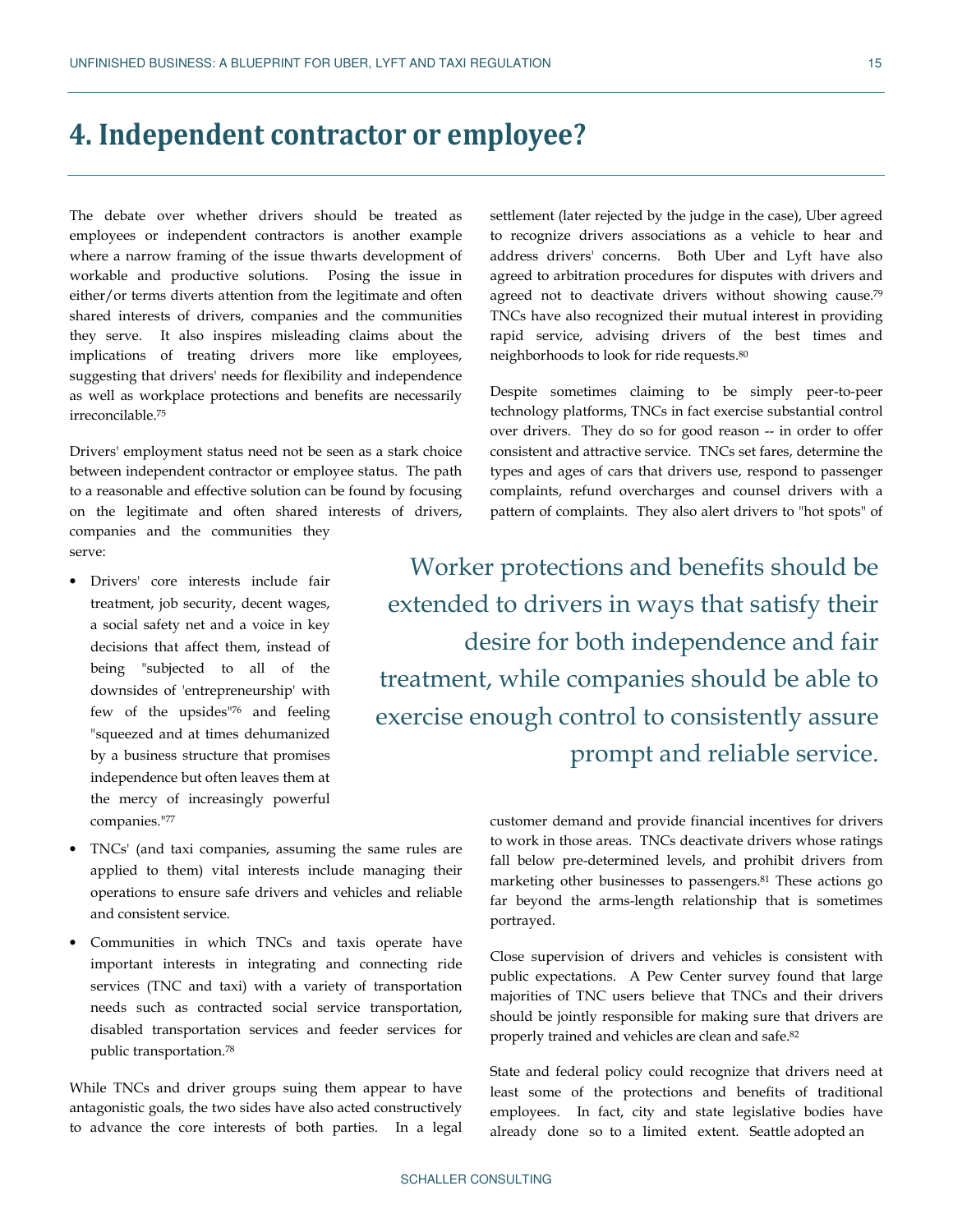#### **Recommendations**

Legislation should provide drivers with civil rights protections, and should ensure that worker benefits are either provided by law or left to meaningful channels of negotiation between drivers and companies.

Legislation should provide companies (TNC and taxi) with the right to exercise an appropriate level of control over their operations that is critical to prompt, reliable and consistent service.

ordinance giving TNC drivers the right to collectively negotiate on pay and working conditions.83 A similar bill was introduced in California (although later withdrawn). <sup>84</sup> States have also provided drivers with direct benefits that typically accrue only to employees. Arkansas law provides drivers with whistleblower protections already afforded employees. New York State has for many years mandated that taxi and black car drivers (now including TNC drivers) be covered by workers compensation.

Additional worker protections and benefits could be extended to drivers in a number of ways. Seth Harris and Alan Krueger, in a widely discussed Brookings Institution paper, explore opportunities to give gig economy workers greater opportunity to "participate in the social compact" and address imbalances in bargaining power between these workers and the companies they work for.<sup>85</sup> While these authors propose to create a third category of "independent worker," legislation could provide individual protections and benefits without having to resolve whether a third category is needed or appropriate.86 Additional protections and benefits could include civil rights protections, workers compensation and unemployment insurance, collective bargaining rights (which would necessitate changes to federal anti-trust law), and making payments into the Affordable Care Act so that companies are not free riders.87 Protections and benefits such as these could be integrated into the types of laws that have been adopted in several states declaring that TNC drivers are independent contractors provided that TNCs meet certain tests such as the degree of control over when and where drivers work.

TNC objections to employee status stem in part from the cost of employee benefits. Yet the cost of providing civil rights protections is negligible. The cost of key benefits, particularly

if targeted to full-time drivers who make the most compelling case for them, appears to be manageable. *Fortune* magazine calculated the cost to Uber of a package that includes unemployment compensation, workers compensation, health insurance, 401k contributions and vacation and sick leave for full-time drivers at about 9 percent of total fare revenues. Adding in the employer share of FICA and Medicaid contributions would bring costs of a quite robust benefits package to 15 percent of revenues.88 These sums are on the order of recent Uber fare cuts and on the low end compared with other employers that realize a 20 to 40 percent savings from making their workers independent contractors.<sup>89</sup>

Another objection to treating TNC drivers as employees is that they are mostly part-time workers and chose the job for its flexibility and independence. As Uber's CEO and founder Travis Kalanick put it, "drivers value their independence — the freedom to push a button rather than punch a clock, to use Uber and Lyft simultaneously, to drive most of the week or for just a few hours."<sup>90</sup>

It seems obvious that both part-time and full-time drivers should come under civil rights protections. On the other hand, drivers' part-time or full-time status is fairly considered in assessing unemployment insurance, Social Security and medical coverage and other worker benefits. The stronger case for such benefits is presented by drivers who work full-time or close to it, and depend on driving as a primary source of income. These drivers comprise a very substantial part of TNC operations and service: 41 percent of Uber rides in the company's twenty largest U.S. markets are provided by drivers who work at least 35 hours a week. In addition, 38 percent of the service is provided by drivers working roughly half-time (16 to 34 hours a week). $91$  Thus, the real bulk of the service is provided by drivers who depend on driving for either all or substantial amounts of their income, and represent something close to full-time commitment to the job.

In devising legislation, elected officials should consider which worker protections and benefits make sense to require by law, and which should be left to negotiation between the parties, and provide for a meaningful negotiating process. Legislation should also provide TNC and taxi companies with the right to exercise an appropriate level of control over their operations that is critical to prompt and reliable service, supplied consistently and equitably. In this way, the public as well as companies and drivers will benefit.

The overheated rhetoric that often accompanies debate on these issues should not obscure the opportunity for a workable and equitable solution. Thus, it is worth noting that these recommendations do not prevent TNCs from continuing their current practice of paying on a commission basis. Nor will these recommendations result in drivers having to work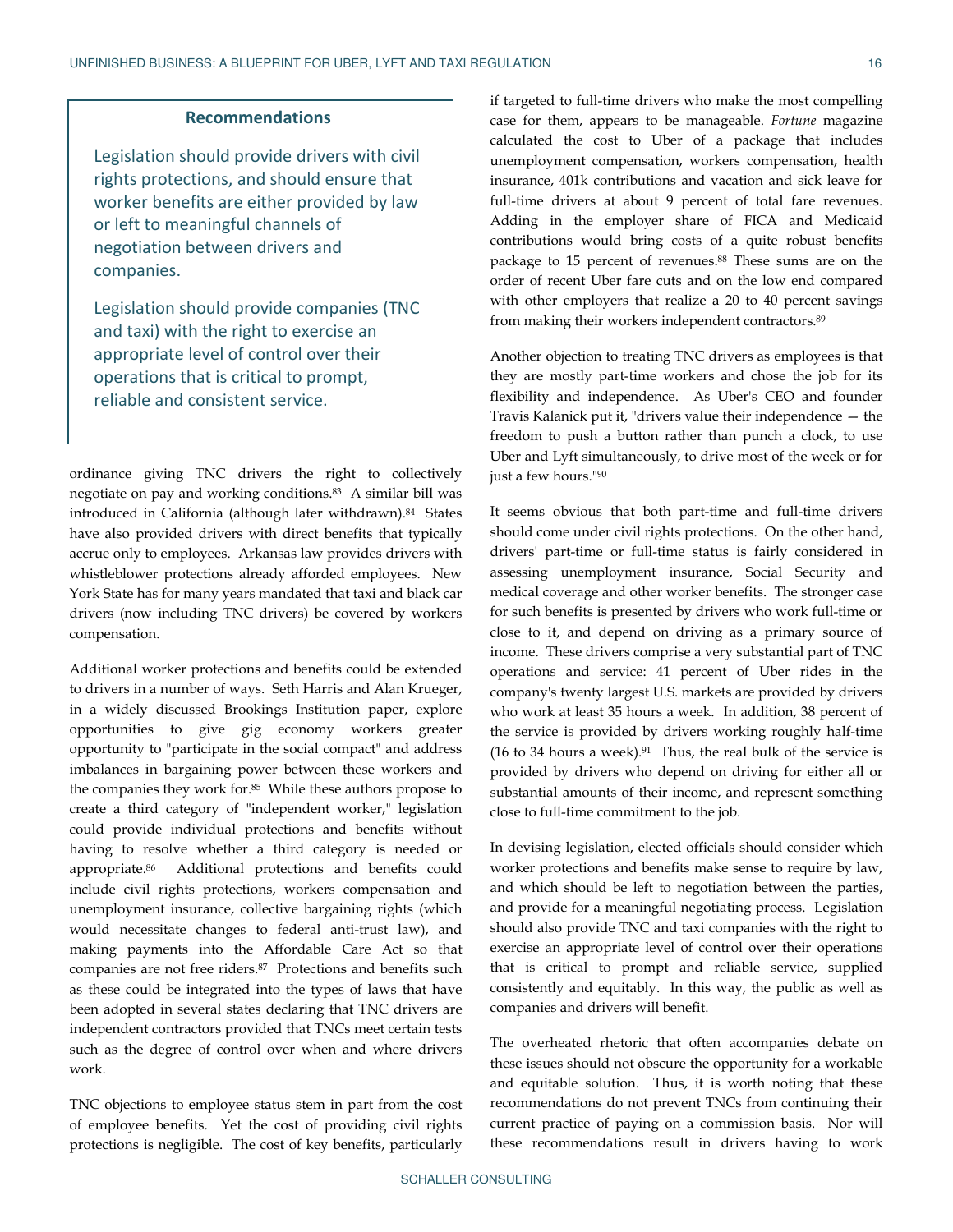company-determined hours or in company-determined geographic areas. What these recommendations would do is bring much-needed equity and fairness to an industry whose workers have long lacked both.

#### **Taxi driver incomes have been stagnant for decades**

Complaints about driver incomes are long-standing in the taxi industry, where driver incomes have been stagnant or declining since 1970, even as the industry has grown. This history supports the need for public policy action to address drivers' status in the ride services industry.



Sources: 1960-2000 data from U.S. Decennial Census.

2008-14 data are from American Community Survey (ACS).

Census data downloaded from IPUMS-USA, University of Minnesota, www.ipums.org.

Data are for full-time drivers (working 40 hours per week and 40 weeks per year).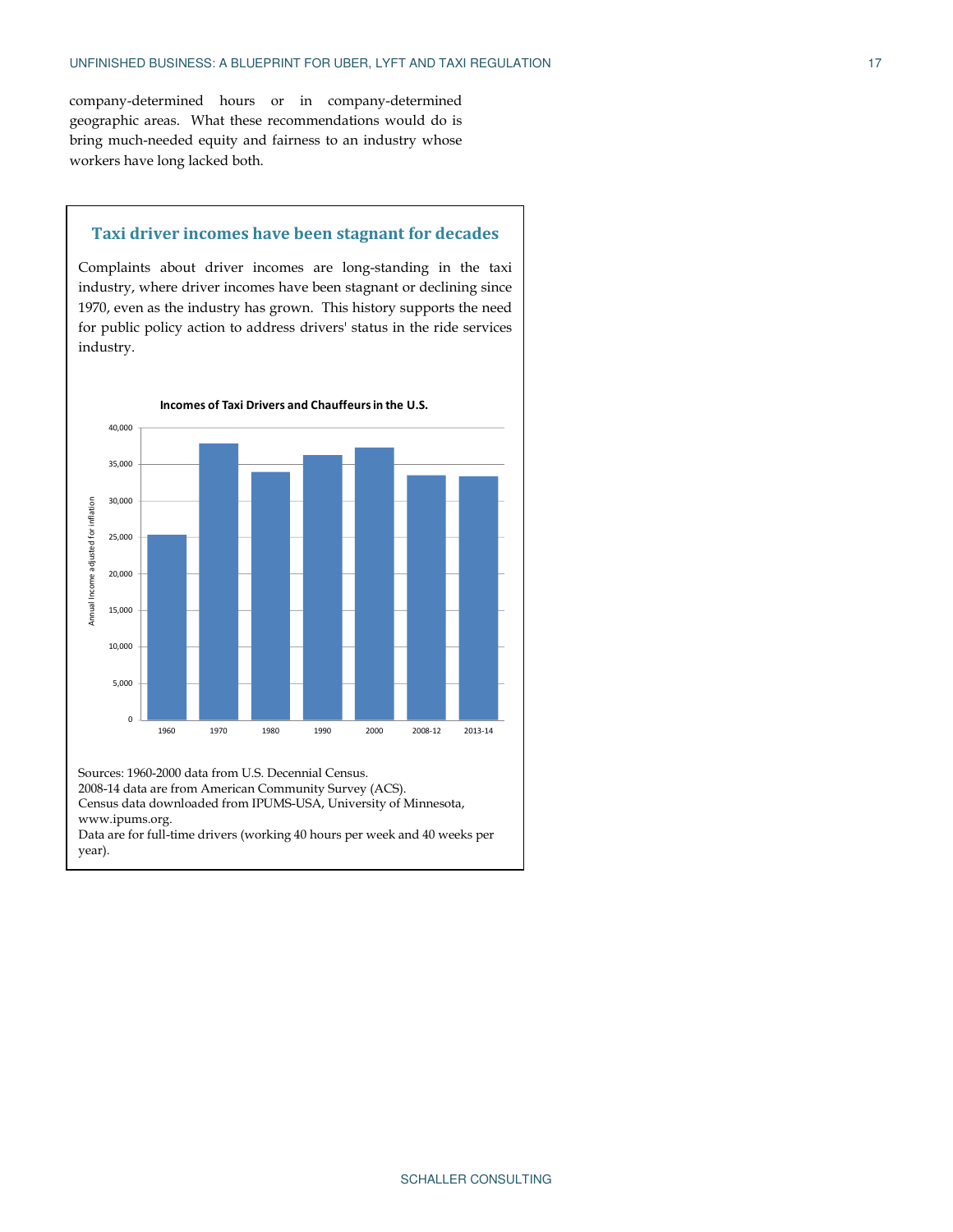### **5. State or local regulation?**

When Sidecar, Uber, Lyft and other TNCs began to offer exclusive-ride, on-demand ride services in 2012, controversy erupted over who if anyone had regulatory authority over them. Local taxi regulators, often under pressure from the taxi industries they regulated, either sought to force compliance with existing regulations or to shut down the start-ups altogether. TNCs claimed to be simply peer-to-peer technology platforms and thus not subject to regulation. When that argument was rebuffed, they asked for state-level regulation under a new and more flexible Transportation Network Company category.

Numerous states, led by California and Colorado, did establish statewide regulatory frameworks specifically for TNCs. However, as discussed earlier, most of the states with the largest ride services industries have not done so. As a result, TNCs remain regulated by local government in New York, Texas, Florida, Illinois and New Jersey. (See table at right.)

The issue is far from settled in these states, however, with bills for state TNC regulation pending and likely to be taken up later this year or in 2017.

TNCs continue to argue for statewide regulation to avoid a "patchwork" of city laws and the more extensive regulations that local regulators might adopt. Local governments have often resisted state legislation that would split jurisdiction for TNCs and taxis between state and local agencies. Local officials are concerned about the competitive

impacts of TNCs on local taxi industries, traffic impacts, service to disabled residents and integrating ride services with contracted social service and transit services. Local governments also tend to feel that states lack effective enforcement of licensing, vehicle inspection, insurance and other rules, to the detriment of public safety and fair competition with taxis.

Discussion of jurisdictional issues often conflates the question of "who regulates" and the question of "how much regulation is needed." Policy is framed as a choice between far-reaching local regulation and a "lighter" touch at the state level.

The questions of "who" and "how much" are actually very separate and distinct issues, however, and should be

considered in sequence. The first question to answer is "how much" is needed. Once that question is answered, policy makers can then constructively consider who is best positioned to administer the regulatory system.

Taxi regulation provides a useful reference point for "how much" regulation is needed. The central lesson is that the scope of regulation that is needed is governed by market characteristics (chiefly the amount of flag service) and industry structure (the number of independent taxi owners).

#### **Status of TNC and Taxi Regulation, Top 15 States**

|                                                                 | Pct of U.S.                               |                                                                         |  |  |  |
|-----------------------------------------------------------------|-------------------------------------------|-------------------------------------------------------------------------|--|--|--|
| <b>State</b>                                                    | market* Status                            |                                                                         |  |  |  |
| <b>New York</b>                                                 |                                           | 19.3% State bill stalled; city regulation of TNC and taxis              |  |  |  |
| California                                                      |                                           | 11.1% State TNC regulation; city and county taxi regulation             |  |  |  |
| Florida                                                         |                                           | 6.3% State bill stalled; county regulation of TNCs and taxis            |  |  |  |
| <b>Texas</b>                                                    |                                           | 5.9% State bill stalled; city regulation of TNCs and taxis              |  |  |  |
| <b>Illinois</b>                                                 |                                           | 5.1% City regulation of TNCs and taxis                                  |  |  |  |
| New Jersey                                                      |                                           | 4.6% State bill stalled; city regulation of TNCs and taxis              |  |  |  |
| Pennsylvania                                                    |                                           | 3.9% State passed 90-day TNC bill; state reg of taxi except Philadelphi |  |  |  |
| Massachusetts                                                   |                                           | 3.3% State TNC regulation; city taxi regulation                         |  |  |  |
| Virginia                                                        |                                           | 2.9% State TNC regulation; county taxi regulation                       |  |  |  |
| Nevada                                                          |                                           | 2.6% State TNC and taxi regulation, by multiple agencies                |  |  |  |
| Maryland                                                        |                                           | 2.6% State TNC regulation; mix of state/county taxi regulation          |  |  |  |
| Ohio                                                            |                                           | 2.5% State TNC regulation; city taxi regulation                         |  |  |  |
| Arizona                                                         |                                           | 2.3% State TNC and taxi regulation                                      |  |  |  |
| Georgia                                                         |                                           | 2.1% State TNC regulation; city taxi regulation                         |  |  |  |
| North Carolina                                                  |                                           | 1.9% State TNC regulation; city taxi regulation                         |  |  |  |
| All other                                                       | 23.7%                                     |                                                                         |  |  |  |
| US total                                                        | 100.0%                                    |                                                                         |  |  |  |
| Highlight indicates states with legislative stalemates in 2016. |                                           |                                                                         |  |  |  |
| *Market share based on number of "taxi drivers and chauffeurs." |                                           |                                                                         |  |  |  |
|                                                                 | Source: 2010-14 American Community Survey |                                                                         |  |  |  |

The simpler case is where telephone orders constitute the bulk of taxi business. In these cities, the taxi industry is organized around a few fleet operators who generally exercise strong day-to-day oversight on their drivers and vehicles. The scope of regulatory activity is relatively limited -- focused on driver and vehicle licensing, ensuring compliance with vehicle inspection and insurance requirement s, and responding to complaints from elected officials and the public.

Administration of regulations tends to be relatively straightforward. Regulators can expect to iron out problems in a phone call to the owner/manager of the cab company concerned. Coordination with hotels, entertainment venues and the airport is informal and easily carried out. There is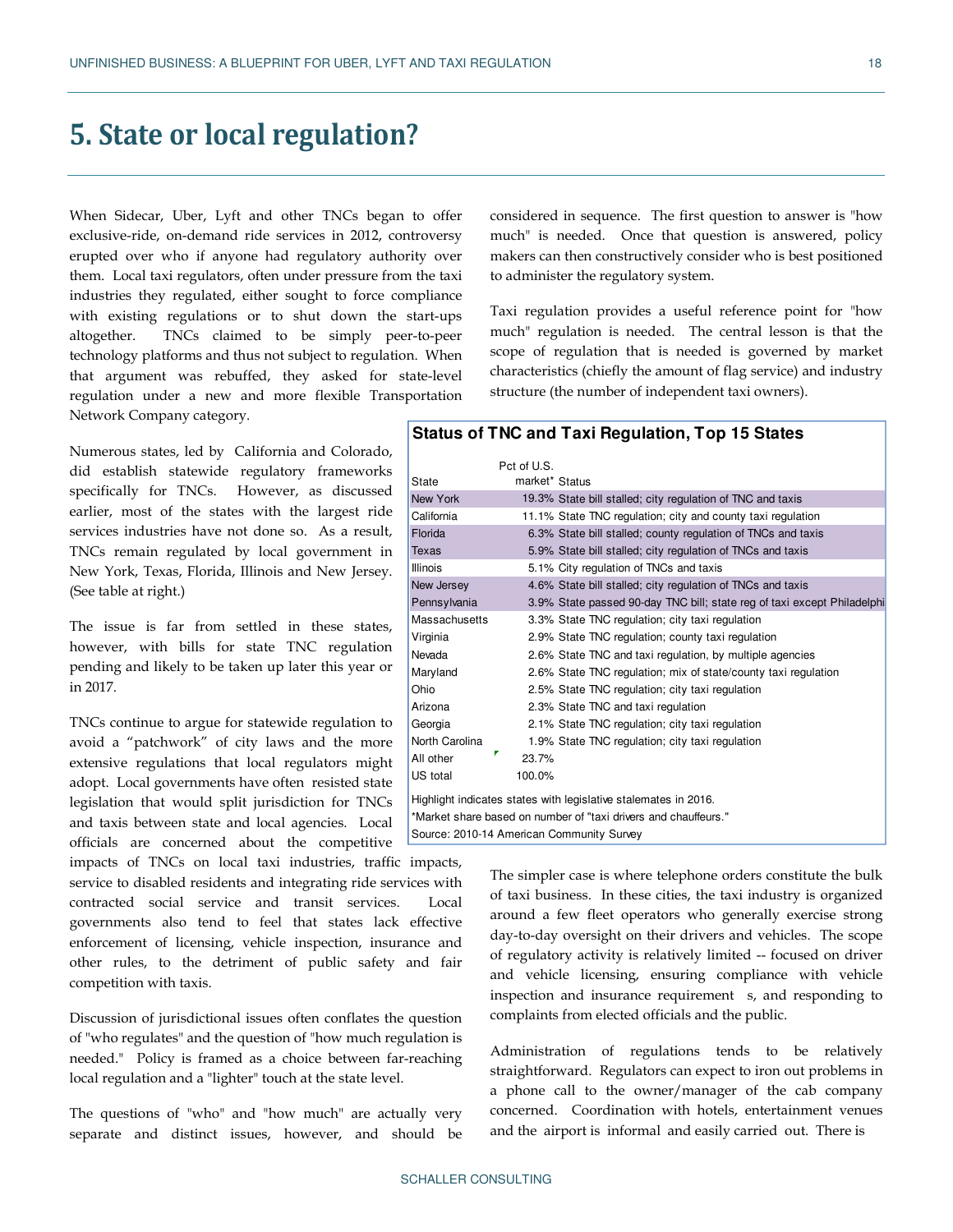#### **Recommendations**

TNC, taxi and sedan regulation should be under one roof to ensure consistency and a level playing field for dispatched services.

Flag markets should be regulated by a highly capable agency with a strong local presence, able to carry out the complex and extensive duties involved with close attention to local circumstances. Local agencies (city, county or regional) are typically best positioned to carry out these responsibilities.

Thus, in urban areas with significant flag markets, regulatory authority most likely should be at the local level.

Markets with little flag service (aside from airport taxi stands, which can regulated separately by the airport operator) also need a capable regulatory agency, but either state or local agencies may be able to effectively carry out the relatively lighter duties involved.

Within these broad guidelines, the regulatory structure needs to account for industry and market characteristics, the geographic extent of city, county and metro areas, and current responsibilities of potential regulatory agencies.

 nominal need for street enforcement although the local police department can keep an eye out for any issues. Summonses are adjudicated through court or administrative tribunals that handle a variety of cases.

These cities tend to have little or no need to make decisions about entry of new companies, fleet size or fares, either because these are not regulated, or the small number of people involved in these decisions presents straightforward decision processes.

This description fits most small and mid-size cities, although there are exceptions. Some relatively small cities have extensive flag markets due to nature of the market, such as

tourism in New Orleans and the international trucking industry in Laredo, Texas. Both cities have a large contingent of independent taxi owners (or owners who are only nominally affiliated with a fleet) and greater-than-average regulatory needs for cities of their size.

A more extensive regulatory apparatus is generally needed in cities with a large volume of flag trips. Regulators must play a more active role because drivers are able to make a living on flag trips and thus lack effective oversight that is built into dispatch operations. In addition, the sheer size and complexity of these cities raises a wider variety of issues, adds complexity, and requires more resources and more formal processes.

This dynamic is seen most clearly in cities such as New York, Chicago, Boston, Miami and San Francisco. These cities have large ride services markets, a large volume of flag trips, dense concentrations of jobs and population, taxi industries composed of a combination of fleet owners and independents, extensive taxi regulatory systems, and relatively large and capable regulatory agencies.

Driver and vehicle licensing and related functions are similar to those in smaller cities, but involve a larger volume of drivers and vehicles and thus require more formal and extensive management systems. It is more likely that drivers are fingerprinted as part of background checks in larger than in smaller locales. The regulatory agency may have its own vehicle inspection operation with garages and certified mechanics. Due to the volume of summonses, there may also be an administrative tribunal dedicated to adjudication of taxi summonses.

Regulators in larger cities, and cities with large flag markets, are also far more likely to need dedicated taxi enforcement, either as a unit of the police department or as a separate group of inspectors integrated into the regulatory agency. If there is a significant number of unlicensed drivers or vehicles on the street, enforcement personnel are likely to need to stop and tow unlicensed vehicles, thus needing backup to maintain safety of personnel, and tow pounds to store vehicles.

The scope of regulation in cities with significant non-airport flag markets will likely encompass difficult issues of controlling entry and setting the number of vehicles and rates of fare. Agencies are likely to go through formal procurement or regulatory processes to issue additional vehicle licenses (e.g., by franchise, request for proposal, auctions), set fares and also to transfer vehicle ("medallion") licenses.

Interagency relations tend to be more extensive in larger and more complex cities. Regulators need to take input from stakeholders, address issues raised by elected officials, industry stakeholders and the public, and coordinate with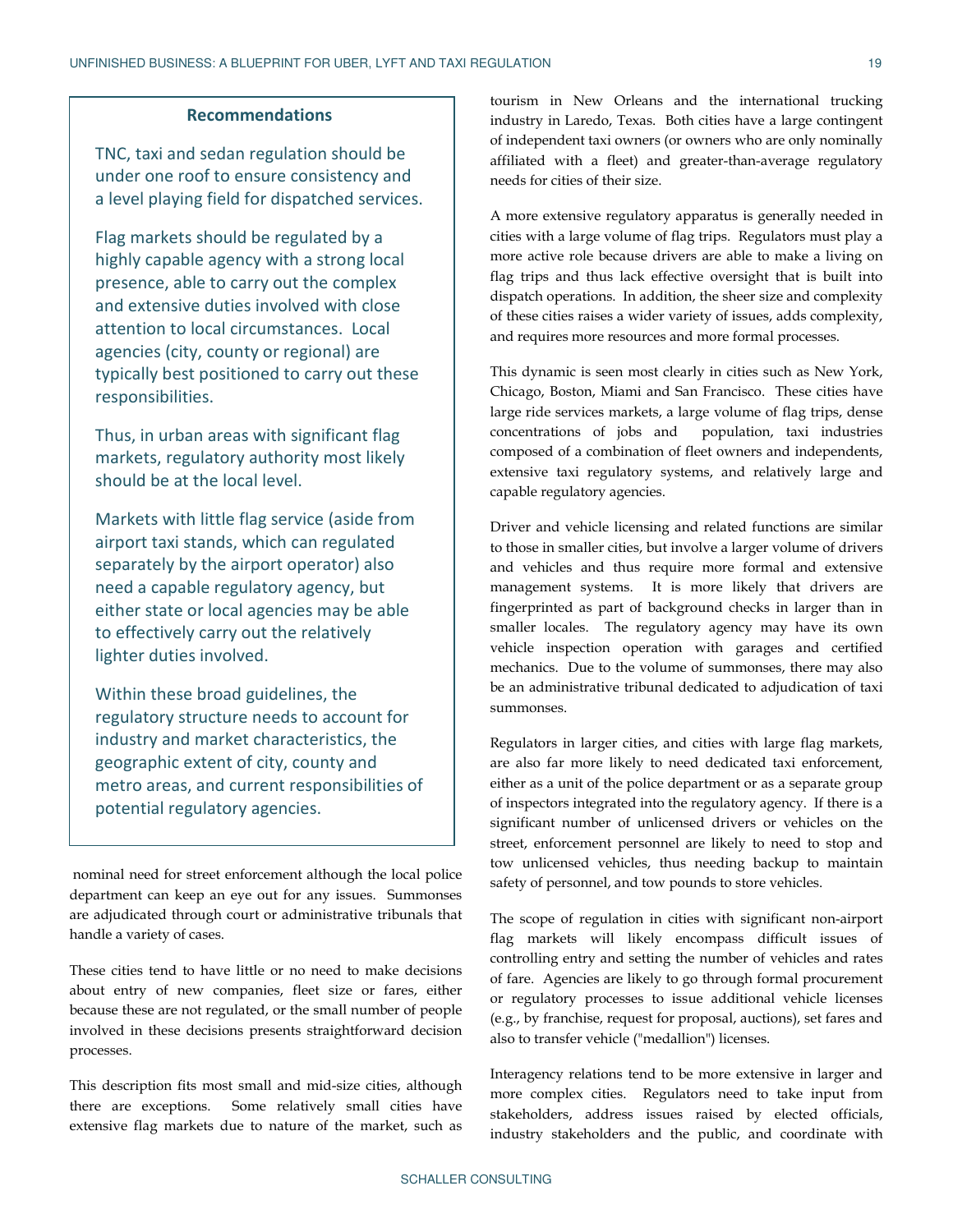street, airport and policing agencies. Regulatory agencies in these large and complex cities also rely on formal rule-making processes, with attendant legal expertise and capability, and staff with planning and analytical expertise.

In sum, a far more extensive apparatus, from setting regulatory policy to rule-making, licensing, enforcement, adjudications and interagency coordination, is needed for taxi regulation in large cities with substantial flag business. Regulators must step in to assure quality and accountability of service and prevent oversupply. The demands on licensing operations, oversight of vehicle inspections and street enforcement are greater in this situation than where strong fleet operators take at least partial responsibility for these functions.

More intensive, hands-on regulation is also generally needed for cabs at airport taxi stands. As a result, airport authorities usually exercise a strong regulatory role to prevent oversupply, ensure vehicle and driver quality and protect against abuses such overcharging for cabs authorized to pick-up on their premises.<sup>92</sup>

Given "how much" regulation is needed, the question of "who regulates" properly focuses on

who can best do the job. On this issue, the pattern is overwhelmingly that flag markets demand a strong, locallyfocused regulatory agency. This is most often a city or county agency -- as in New York, Chicago, Boston, Miami and San Francisco. Local agencies are best positioned to do this, taking account of local circumstances and needs, coordinating with sister agencies on issues ranging from management of street space to traffic and personal safety and coordinating policy with other transportation services.<sup>93</sup>

The alternative to city or county regulation is a state agency with some type of dedicated city-specific focus. Examples are evident in Las Vegas, Philadelphia, Denver and Baltimore. Although the particulars differ in each case, $94$  the common thread is a set-up in which the regulatory agency can tailor its rules, licensing and vehicle inspection processes, outreach and enforcement actions to city-specific circumstances.

Where dispatch trips predominate, regulatory authority can more readily be assigned to either state or local agencies. It is still important that regulators have field enforcement capability to track down and take action against any unlicensed operators, and an ear-to-the-ground capability to know when licensed operators are evading vehicle inspection, insurance or other requirements. Airport cab stands are likely to need more extensive regulations, which can be handled by the ground transportation division of the airport operator.

It is essential that the regulatory system create a level playing field for taxi, TNC and sedan services. Disparities in regulation of TNCs and taxis will thwart the taxi industry from competing effectively with TNCs. This trend would be detrimental to wheelchair users, people without smartphones or banking relationships (who TNCs are not required to serve) as well as to drivers who have benefitted from having the option of working for either taxi owners or TNCs. A continuing market shift to TNCs may also lead to market domination by one or perhaps two TNC companies, undermining the benefits that competition has produced up until now.

The central considerations on jurisdictional issues are ensuring regulatory capacity and erasing counterproductive disparities in TNC and taxi regulations.

> Achieving a level playing field has proven to be challenging even where one agency regulates all ride services, as regulators have to reconcile historically extensive taxi regulations with much less intensive TNC regulations. The difficulties are greatly compounded once regulatory authority is split across different agencies and different levels of government, with the effect of institutionalizing disparities in regulation, as currently seen in California.

> To avoid institutionalizing disparities in regulation between TNCs and taxis, regulation of all ride services should be under the same roof, regardless of whether jurisdiction is lodged at the state or local level. This is the strongest rationale for statewide regulation of taxicabs -- providing the benefits of consistency across both local jurisdictional boundaries and between taxi and TNC industries. Thus, it makes sense that states with little non-airport flag service would choose statewide TNC and taxi regulation.

> This approach is not workable, however, where there is a substantial amount of non-airport flag business. As discussed above, there needs to be a regulatory authority with a strong and effective local focus. At the same time, the regulatory structure needs to address concerns about creating (or perpetuating) a patchwork of local regulations and licensing requirements. There are several ways to address this concern in creating the regulatory structure.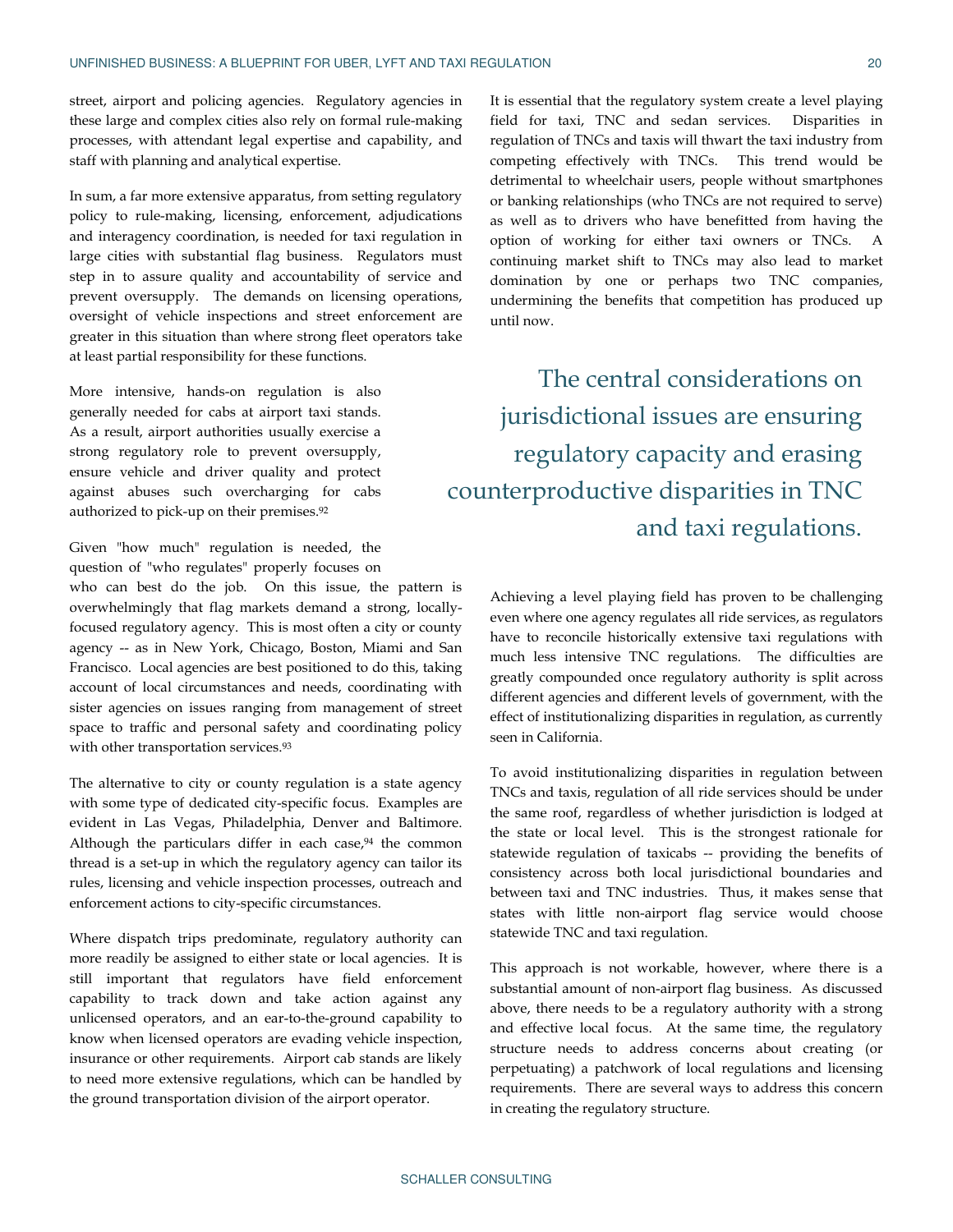One option is to set up a regional licensing agency to achieve "one-stop shopping." This is probably most readily done where county lines encompass the metro area, although it may be possible to create an effective regional agency that consolidates a multi-county area. Notably, Los Angeles officials recently stated that they favor a regional approach.<sup>95</sup>

Another option is to include provisions for reciprocity within each region or across the state. Various neighboring governments already recognize each others' licenses for defined purposes, such as in the New York City area between city and suburban regulators. Reciprocity is particularly useful where TNCs want to be able to pull drivers across metro areas for special events -- e.g., San Antonio and Austin drivers to Houston for next year's Super Bowl.<sup>96</sup>

Another model involves combining regional and local roles. A good example of this is seen in Orange County, California. The county transportation agency is responsible for taxicab company, driver and vehicle licensing under an "open entry" system. The City of Anaheim -- which has an extensive flag market at hotels and Disneyland -- controls which companies can pick up passengers in Anaheim and the number of authorized vehicles through a franchise process. The other

major source of flag trips, John Wayne Airport, contracts with two cab companies for service to its taxi stand. Thus, while the county regulation encompasses a "light touch," the two major generators of flag trips retain the tools to prevent oversupply of flag markets, set standards for service quality and assure accountability.<sup>97</sup>

Similarly, officials in the Seattle area are considering a plan in which all licensing functions would be carried out by King County, while cities would allocate the public right of way for pickup and drop-off space, parking and the like.<sup>98</sup>

Jurisdictional issues have been difficult to resolve because they raise a complicated set of issues that only a few states have fully addressed even in the taxi context. It is easy to achieve one goal -- statewide consistency, for example, or adaptation to local circumstances -- but difficult to balance these competing goals. The approach outlined here is designed to guide state and local officials in finding that balance and thus creating a regulatory structure that protects the public safety, promotes good service and fair competition, facilitates innovation and ensures equity.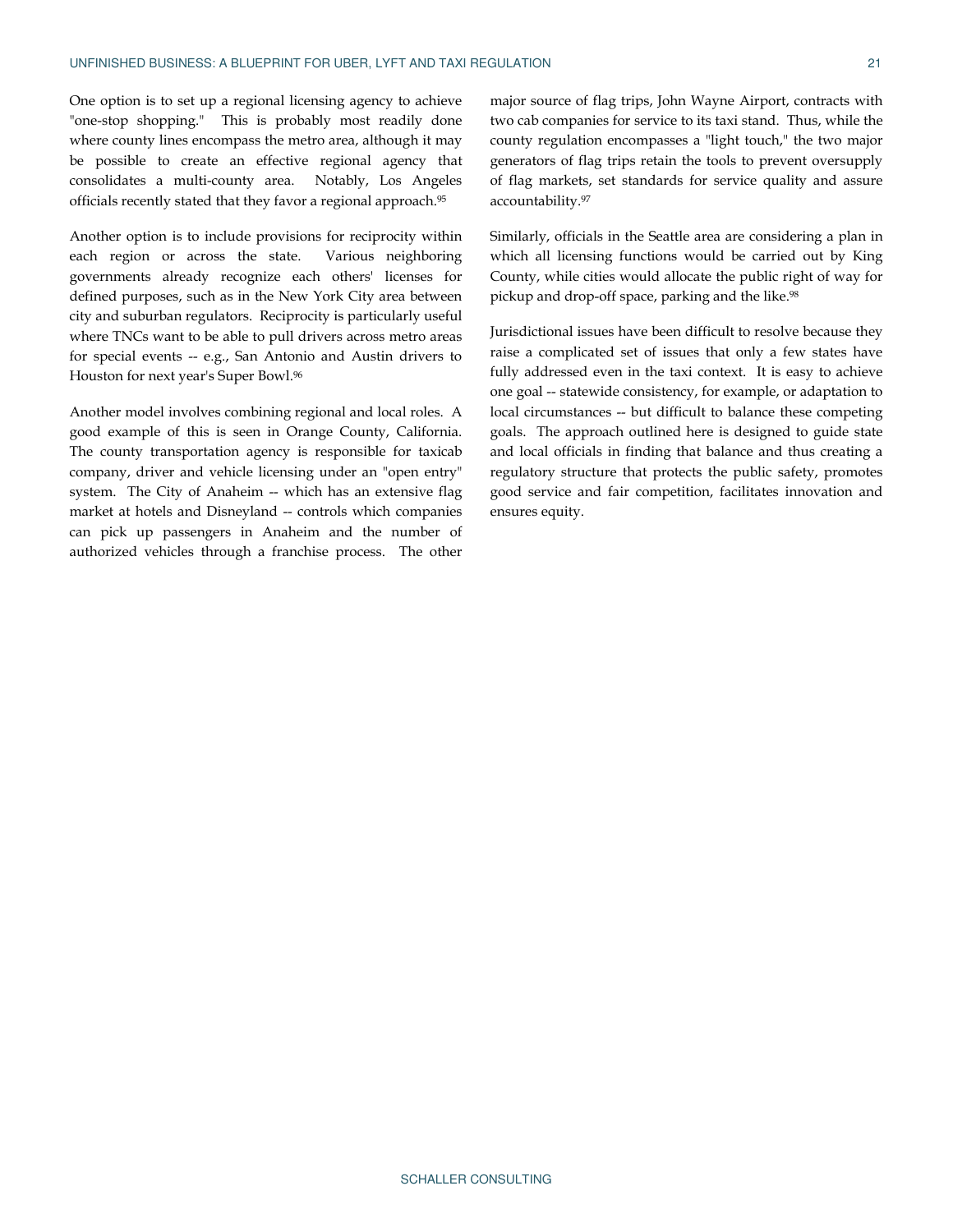### *In California, Many Continuing Issues*

Continuing debates in California, which was the first state to regulate TNCs, illustrate the unfinished nature of TNC regulatory issues.

At the regulatory level, the California Public Utilities Commission (CPUC), which asserted jurisdiction over TNCs several years ago, continues to consider regulatory requirements on a range of issues. Earlier this year it decided to require that TNC vehicles be inspected at statelicensed facilities. It is currently in the midst of a formal proceeding to consider whether to require fingerprintbased criminal records.

Meanwhile, the state Legislature began to address the problem of split jurisdiction. At the end of August, the Legislature passed a bill (AB 650) that stated the intent of transferring taxi regulation to state agencies, with the exception of San Francisco which would be exempted because of its unique medallion system. The bill also mandated that taxis be permitted to pick up dispatch (but not flag) trips outside the jurisdiction in which they are licensed.

Companion legislation to reorganize state agencies involved with TNC regulation did not pass, however, leaving the current situation unclear. It is possible that Governor Jerry Brown would order the reorganization on his own authority, or ask the Legislature to return to the issue. Under the reorganization plan, which was supported by the Governor and key legislators, rulemaking responsibilities would stay with the CPUC, licensing functions would move to the motor vehicles department and enforcement would move to the California Highway Patrol.

If adopted, statewide taxi regulation would address issues of disparities in regulations applying to taxis and TNCs, and the taxi industry's desire to work across municipal

and county boundaries. A statewide taxi industry association backed the bill, seeing it as the way to create a uniform statewide licensing system and a means to wipe the slate clean of local regulations, replaced with a "lighter" regulatory touch by the CPUC

Although not ultimately included in the final bill, an amendment that was adopted by a Senate committee in mid-August notably addressed the differing needs for regulation of flag services discussed in this report. The amendment would have allowed cities that currently regulate taxis to require a "curb service" permit for street hail and taxi stand pick-ups. It would have allowed cities to protect against oversupply, but it prohibited cities from overlaying service standards to protect passengers obtaining cabs by hail or taxi stand.

Developments in California illustrate the difficulty and complexity of devising a regulatory structure that covers TNCs, taxis and sedan and properly balances considerations of regulatory consistency and adaptation to local circumstances. The reorganization plan also raises issues of coordination among state agencies. If regulatory responsibilities are divided across several agencies, elected officials, industry stakeholders and the public could end up shuttling between agencies asserting that evident problems should be addressed by someone else.

Compliance and enforcement may also be issues under the reorganization. Whether the California Highway Patrol, assigned as the enforcement agency, would sufficiently prioritize taxi, TNC and sedan enforcement is an open question.

The eventual outcome in California depends on decisions by both the Governor and likely additional legislation. Stay tuned.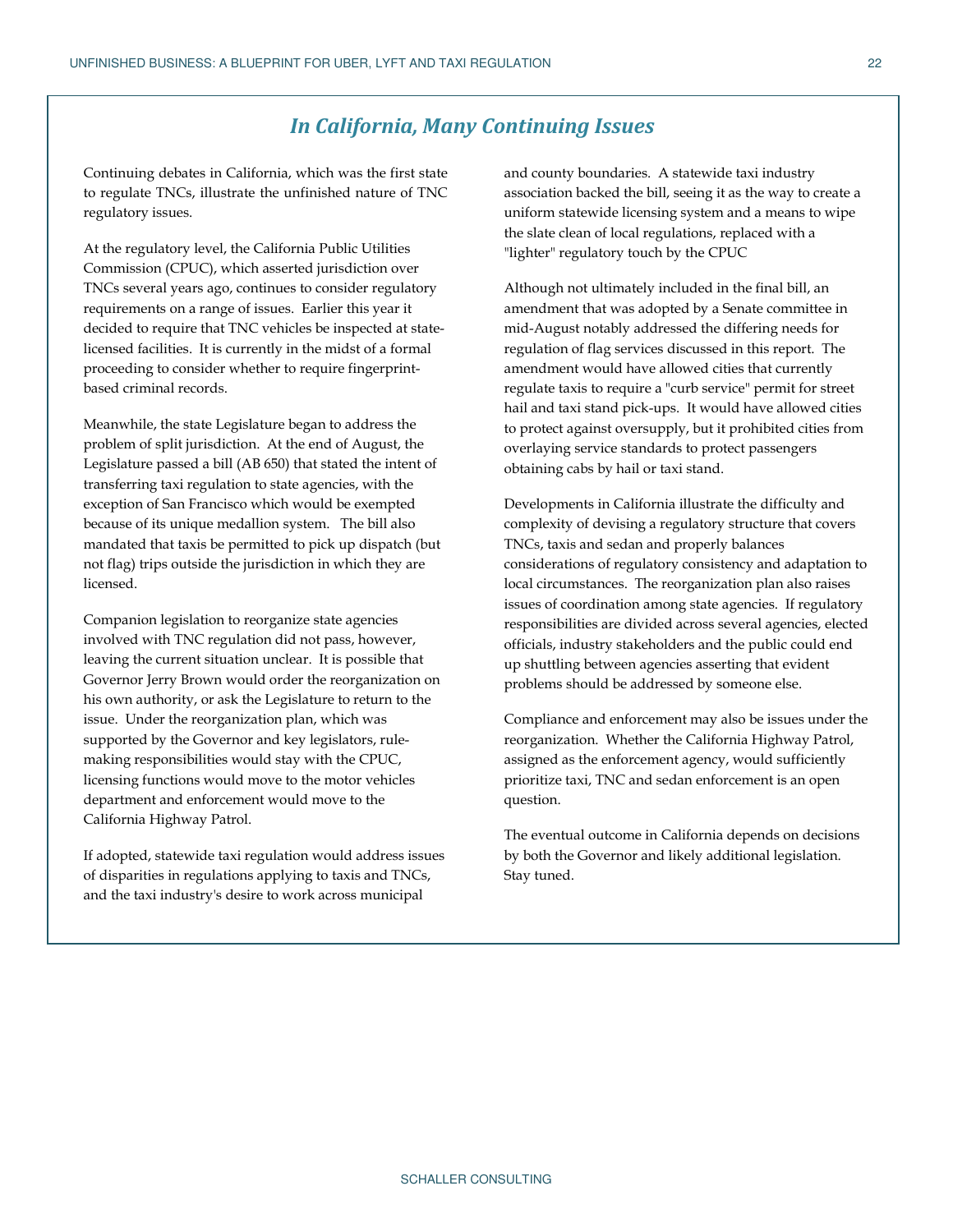### **Conclusion**

Albert Kahn, who as a leading academic economist and head of the Civil Aeronautics Board in the 1970s is viewed as the father of airline deregulation, wrote that the "proper object" of any regulatory structure is to "find the best possible mix" of competition and direct regulation.99 Regulatory issues surrounding nascent TNCs such as Uber and Lyft and the long-standing taxi industry can easily appear at first glance to be a tangle of contradictions and tensions, pulling between the desire to rely on market competition to produce quality, price and innovation and the recognition that public safety, equity, universal service and management of the public right of way can necessitate regulatory intervention.

Yet there are ways to untangle the issues that have stymied resolution of controversies over TNC regulation this year in state capitols from New York to Texas. The first key is to recognize that the needed scope of regulation differs not by industry sector (TNC versus taxi) but by how the service is obtained -- by dispatch or at taxi stand or street hail (flag). Due to the effectiveness of market competition and consumer choice in producing attractive dispatch service, regulation of dispatch trips should focus primarily on public safety. Regulation of flag services, where market competition is ineffective, should also address oversupply, fare gouging and other problems with service quality as well as public safety issues.

The path to resolving other key issues also is illuminated by recasting them in more productive ways. Regarding both driver background checks and wheelchair accessible service, officials should focus on outcomes rather than processes. Management of driver-related risks should include both backward-looking criminal record checks and forward-looking fleet safety management practices. Policies for wheelchair accessible service should start with finding operators and

drivers who show the commitment and have the physical and management resources to provide quality service rather than the "kit of parts" mandates that apply separate requirements for dispatchers, vehicle owners and drivers.

As a linchpin of service, close attention should be given to the role of drivers in both the TNC and taxi industries. State and federal policy can extend traditional worker protections and benefits to drivers in ways that balance drivers' needs for fair treatment and job security with their desire for flexibility and independence, while also serving TNCs' important interest in having sufficient controls over day-to-day operations to provide consistent and reliable service.

Finally, regulatory authority should be structured in cities with substantial flag markets to meet the need for locally-focused regulation. This will generally mean that TNC and taxi regulation in large urban areas should done by city or county agencies that have an effective local presence and can take account of local circumstances, coordinate with other local agencies and connect ride services with other transportation services.

It is well worth the time and effort required to work through these issues and get them right. TNCs and taxicabs have been and will likely continue to be the fastest-growing mode of motorized urban transportation in the country.100 Their importance for urban mobility will continue to grow, supporting economic development, dense and energy-efficient residential and commercial land use, and enhancing the livability and attractiveness of urban places. Achieving the right blend of regulation and market competition is critical to realizing the potential of these services.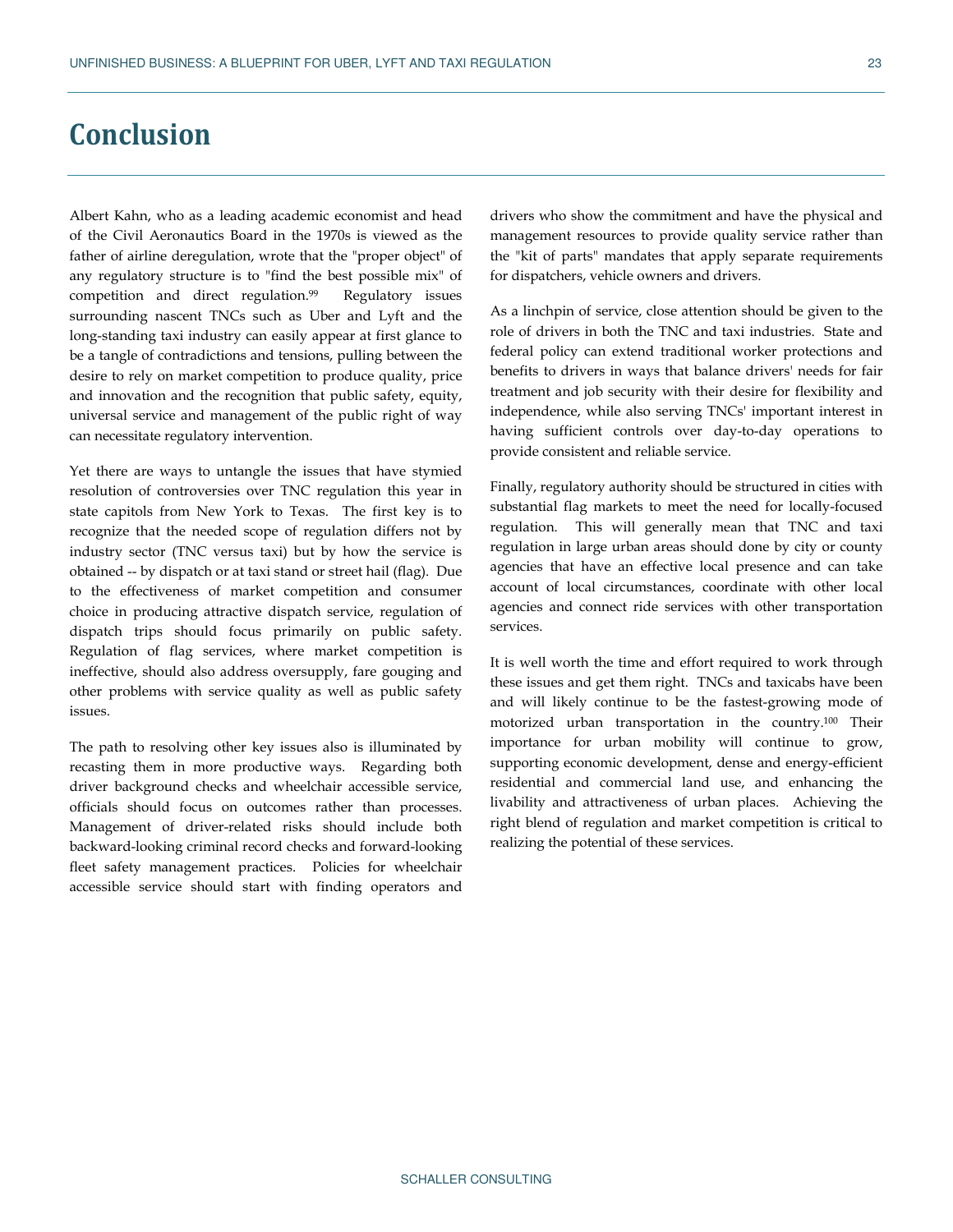### **Endnotes**

 $\overline{a}$ 

<sup>1</sup> See Ginger Goodin and Maarit Moran, *Policy Implications of Transportation Network Companies*, Texas Transportation Institute, August 30, 2016; and Harriet Taylor, "Uber and Lyft Are Getting Pushback From Municipalities All Over the U.S.," CNBC, September 2, 2016. The current status of legislation by state is available at: http://tti.tamu.edu/policy/technology/tnc-legislation <sup>2</sup> The states with the largest ride services industries are (in rank order): New York, California, Florida, Texas, Illinois, New Jersey, Pennsylvania and Massachusetts, each with at least 3 percent of the U.S. industry. These states account for over one-half of the industry nationally. Source: Author's calculation using American Community Survey data on the number of hours worked by "taxi drivers and chauffeurs" 2010-14. Pennsylvania did pass legislation allowing Uber and Lyft to operate for 90 days and thus legally provide service during the Democratic National Convention, but the issue will need to be revisted. Illinois adopted legislation in late 2014 setting insurance, driver and vehicle standards, but regulation is under city jurisdiction. Massachusetts adopted TNC legislation in July 2016 while also mandating that a task force and certain state agencies study and report back on issues that stymied legislation in other states.

<sup>3</sup> See Property Casualty Insurers Association of America, "PCI Applauds Innovation and Common Sense Approach to Fixing Transportation Network Company Insurance Gaps: 39 States Have Enacted Ride Hailing Legislation," available at http://www.pciaa.net/industry-issues/transportation-network-companies. The website also includes a map showing the status of legislation on TNC insurance requirements.

<sup>4</sup> These include Gett and Via in New York City, Wingz and DriveSociety in Florida, and a number of new TNCs that came onto the scene in Austin, Texas when Uber and Lyft pulled out after voters defeated a referendum proposal to roll back new requirements for fingerprint criminal record checks.

<sup>5</sup> Jack Nicas, " Google Takes on Uber With New Ride-Share Service," *Wall Street Journal,* August 31, 2016.

<sup>6</sup> Nicole DuPuis, Cooper Martin and Brooks Rainwater. *City of the Future: Technology and Mobility*, National League of Cities, 2015. International Transport Forum, *Shared Mobility: Innovation for Livable Cities,* Corporate Partnership Board Report, 2015. Lauren Hirshon, Morgan Jones, Dana Levin et. al., *Cities, the Share Economy and What's Next*, National League of Cities, 2015.

<sup>7</sup> Examples are UberHop, which started testing in Seattle and Toronto last winter, and pre-paid, multiweek passes being tested in Manhattan. Henry Grabar, "Uber Is Experimenting With a Service in Manhattan That's Cheaper Than the Subway," *Slate*, July 11, 2016.

<sup>8</sup> Priya Anand, "Backseat Driving With The Head Of Uber's Autonomous Car Team," BuzzFeed, September 18, 2016. The article quotes Anthony Levandowski, head of Uber's self-driving car team, as saying, "In a world where car ownership kind of goes away and you use Uber for all your transportation needs, you're going to need more drivers than you have today on the Uber platform. The fraction of drivers might change over time, but we anticipate having a huge need as far as maintaining and servicing the vehicles, as well as driving vehicles."

<sup>9</sup> Elon Musk, "Master Plan, Part Deux," Tesla blog post, July 20, 2016.

<sup>10</sup>Policy statement on autonomous vehicles by the National Association of City Transportation Officials (NACTO), which addressed both potential benefits and issues with self-driving vehicles. "New technology has the capacity to reduce the footprint of vehicular travel, moving more people in new forms of medium and low density transit, while creating space for safe and inviting walking and cycling infrastructure.... At the same time, policy at every level of government should address head-on the destructive potential for increased traffic, emissions from additional driving, and on-street congestion that could easily result from automated vehicle technology." Available: http://nacto.org/wp-content/uploads/2016/06/NACTO-Policy-Automated-Vehicles-201606.pdf

<sup>11</sup> Douglas Hanks, "In Uber legislation, an end to county training for taxi drivers," *Miami Herald*, January 15, 2016. Matthew Flamm, "Drivers are breaking up with Uber to get back with yellow," *Crain's New York Business*, June 5, 2016. Laura Nelson, "L.A. seeks to keep taxis competitive with Uber, Lyft," Los Angeles Times, December 23, 2014.

<sup>12</sup> For discussion of competition in the taxi business, see Competition Bureau of Canada, *Modernizing Regulation in the Canadian Taxi Industry*, November 2015; and Paul S. Dempsey, "Taxi Industry Regulation, Deregulation, & Re-regulation: The Paradox of Market Failure," *Transportation Law Journal*, Vol. 24, No. 1, 1996. More general discussions are found in Alfred E. Kahn, *The Economics of Regulation: Principles and Institutions*, MIT Press, Cambridge, Mass., 1988, and Federal Trade Commission, *How Consumers Win When Businesses Compete*, April 20, 2007.

<sup>13</sup> The regulatory implications of the dispatch/flag distinction are discussed in detail in Bruce Schaller, "Entry controls in taxi regulation: Implications of US and Canadian experience for taxi regulation and deregulation," *Transport Policy*, Vol. 14, Nov. 2007. See also Dempsey, "Taxi Industry Regulation, Deregulation, & Re-regulation: The Paradox of Market Failure."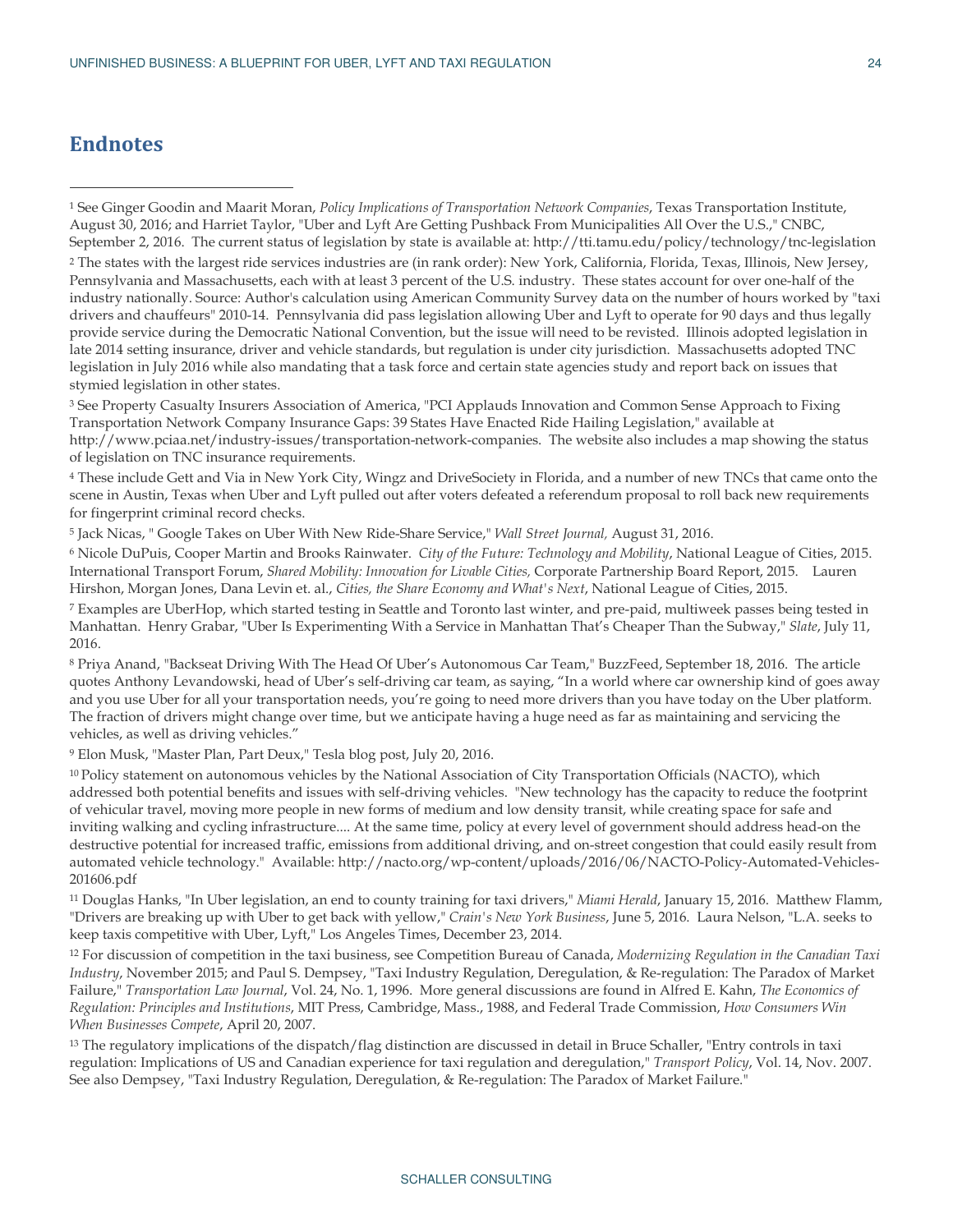$\overline{a}$ 

<sup>14</sup> For discussion of market failure in the taxi business, see Transportation Research Board, *Between Public and Private Mobility: Examining the Rise of Technology-Enabled Transportation Services*, TRB Special Report 319, December 2015; Competition Bureau of Canada, *Modernizing Regulation in the Canadian Taxi Industry*; and Dempsey, "Taxi Industry Regulation, Deregulation, & Reregulation: The Paradox of Market Failure." See also Kahn, *The Economics of Regulation: Principles and Institutions*.

<sup>15</sup> This history is reviewed and summarized in Transportation Research Board, *Between Public and Private Mobility: Examining the Rise of Technology-Enabled Transportation Services*; Schaller, "Entry controls in taxi regulation: Implications of US and Canadian experience for taxi regulation and deregulation;" Price Waterhouse, *Analysis of Taxicab Deregulation and ReRegulation*, International Taxicab Foundation, Kensington, MD, 1993 and Gorman Gilbert and Robert E. Samuels, *The Taxicab: An Urban Transportation Survivor,* University of North Carolina Press, Chapel Hill, North Carolina, 1982.

<sup>16</sup> See sources in previous footnote. Notable for this discussion is that the cities that deregulated in the 1970s or '80s and kept it in place were cities with a preponderance of dispatch trips and few flag trips. Examples are Spokane and Tacoma, WA, Berkeley, CA and Springfield, IL.

<sup>17</sup> Nevada Transportation Commission, "Taxicab Statistics," June 2016 and June 2015.

<sup>18</sup> Schaller, "Entry controls in taxi regulation: Implications of US and Canadian experience for taxi regulation and deregulation."

<sup>19</sup> Several reviews sponsored by governmental and intergovernmental agencies have come to the same conclusion with respect to dispatch service and recognized the greater regulatory needs associated with flag service. These reports have not, however, delved into methods to implement a two-tiered structure. See Transportation Research Board, *Between Public and Private Mobility: Examining the Rise of Technology-Enabled Transportation Services*; Competition Bureau of Canada, *Modernizing Regulation in the Canadian Taxi Industry*; and International Transport Forum, *App-Based Ride and Taxi Services, Principles for Regulation,* Corporate Partnership Board Report, 2016.

20 TNCs are regulated as black cars in New York City. Black cars and car services, together with limousines, are regulated as "forhire vehicles," the equivalent of what this report refers to as sedans. A limited number of car service vehicles have been converted to "green taxis" and can pick up both flag and dispatch trips. These are the only vehicles in New York City that offer this most traditional type of taxi service.

<sup>21</sup> LeighFisher, *Commercial Ground Transportation at Airports*, Airport Cooperative Research Program Report 146, Transportation Research Board, 2015.

<sup>22</sup> Nelson\Nygaard Consulting Associates, *Anaheim Taxicab Franchise Study - Final Report*, City of Anaheim, November 2011. <sup>23</sup> Based on Bruce Schaller, "A Regression Model of the Number of Taxicabs in U.S. Cities*," Journal of Public Transportation,* Winter 2005.

<sup>24</sup> Hara Associates, *Managing Taxi Supply*, San Francisco Municipal Transportation Commission, April 3, 2013.

<sup>25</sup> Nelson\Nygaard Consulting Associates, *Taxi Consultant Report*, City of Boston, October 11, 2013.

<sup>26</sup> Los Angeles Department of Transportation, *Los Angeles Taxicab Review and Performance Report*, April 2015.

<sup>27</sup> Ray A. Mundy, *Austin Taxi/Pedicab/ELSV Study*, City of Austin, September 2, 2011.

<sup>28</sup> Rosanna Smart, Brad Rowe, Angela Hawken et. al., "Faster and Cheaper: How Ride-Sourcing Fills a Gap in Low-Income Los Angeles Neighborhoods," BOTEC Analysis Corporation, July 2015.

<sup>29</sup> Portland Bureau of Transportation, *Portland's Private for-Hire Transportation Market*, October 2015.

<sup>30</sup> Aaron Smith, *Shared, Collaborative and On Demand: The New Digital Economy*, PewResearchCenter, May 19, 2016.

<sup>31</sup> City of New York, *For-hire vehicle transportation industry: Data pack*, 2016.

<sup>32</sup> City of Ottawa, "Taxi and Limousine Regulations and Services Review - Customer Experience," October 14, 2015

<sup>33</sup> Los Angeles Department of Transportation data provided to the author.

<sup>34</sup> Taxi and Limousine Commission data posted on the TLC website. See:

http://www.nyc.gov/html/tlc/html/about/statistics.shtml

<sup>35</sup> Portland Bureau of Transportation, *Portland's Private for-Hire Transportation Market.*

<sup>36</sup> Nevada Transportation Commission, "Taxicab Statistics."

<sup>37</sup> City of New Orleans, *Operational Updates on the Taxicab and For-Hire Bureau and Analysis of Taxicab and TNC Ridership Data 2013- 2015*, February 22, 2016.

<sup>38</sup> Taylor Soper, "The Uber effect: Seattle taxi industry revenue dipped 28% in past 2 years," *Geekwire*, June 11, 2015, and Jack Newsham and Dan Adams, "Boston taxi ridership plummets," *Boston Globe*, August 19, 2015.

<sup>39</sup> Taxi ridership available on TLC's website and Uber ridership data provided by TLC to the author.

<sup>40</sup> Portland Bureau of Transportation, *Portland's Private for-Hire Transportation Market.*

<sup>41</sup> City of New Orleans, "Operational Updates on the Taxicab and For-Hire Bureau and Analysis of Taxicab and TNC Ridership Data 2013-2015."

42 Certify, "Ride-hailing Services Leave Taxis Far Behind," July 21, 2016.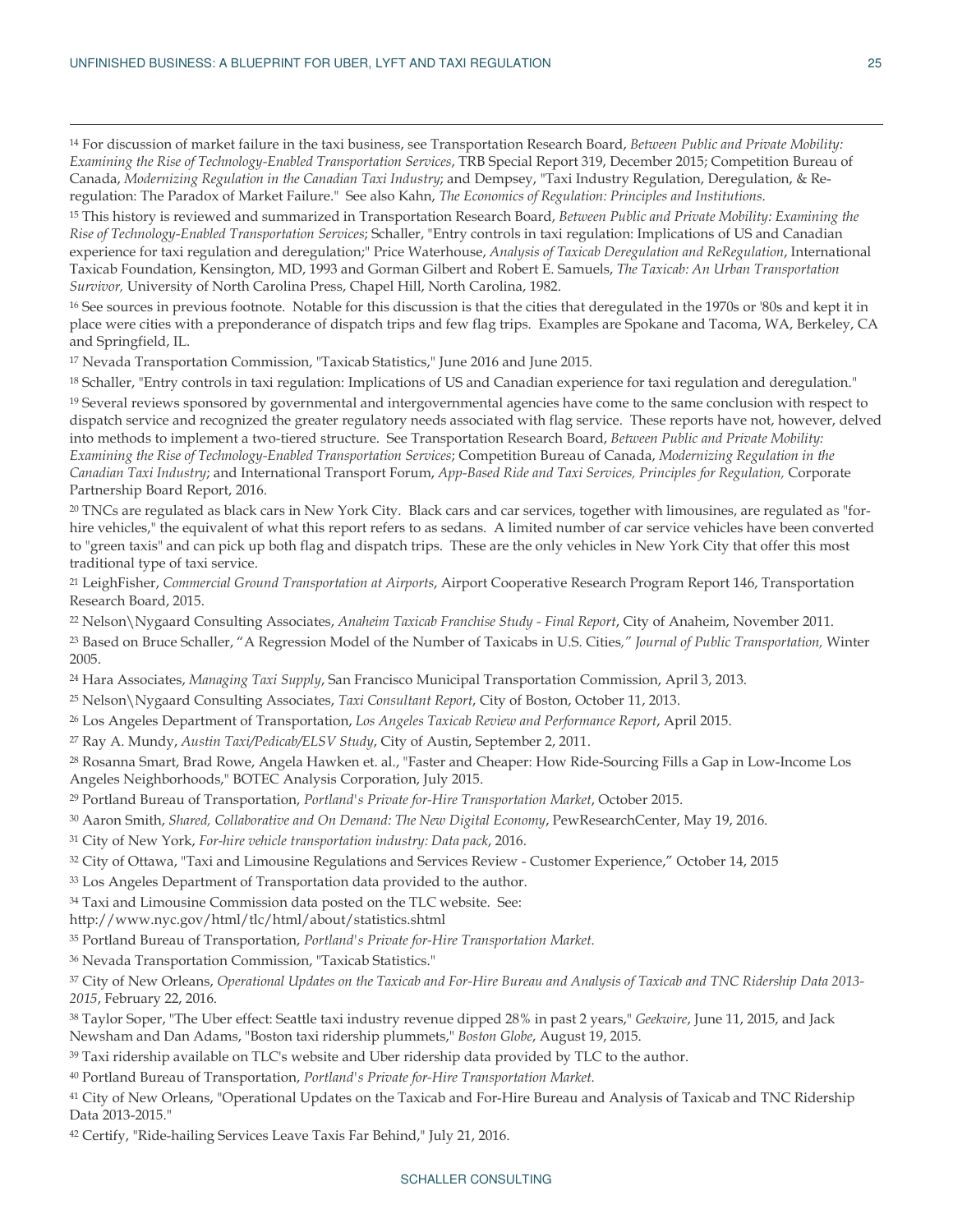<sup>43</sup>David Gabel, "Are Traditional Taxi Firms Doomed? An Answer from the Capital Market," June 4, 2016. Available at https://www.researchgate.net/publication/303301581\_Are\_Traditional\_Taxi\_Firms\_Doomed\_An\_Answer\_from\_the\_Capital\_Ma rket

<sup>44</sup> Lauren Fletcher, "How Fleet Safety and Accident Management Evolved," *Automotive Fleet*, March 2016. Occupational Safety and Health Administration. *Guidelines for Employers to Reduce Motor Vehicle Crashes*, undated.

<sup>45</sup> Author interviews with TNC and taxi representatives.

<sup>46</sup> Ellie Kaufman, "Uber and Lyft abandoned Austin, but it could be a blessing in disguise for ride-sharing apps," *Quartz*, June 7, 2016. Matthew Daus and Pat Russo, *One Standard for All: Criminal Background Checks for Taxicab, ForHire, and Transportation Network Company (TNC) Drivers,* City University of New York, 2015. Matt Murphy, "Prosecutors urging fingerprint requirement for ridehailing services," *State House News Service*, WWLP.com, January 21, 2016.

<sup>47</sup> Dee-Ann Durbin and Tom Krisher, "Uber, Lyft fingerprint dispute sticking point in other cities," *Chicago Law Bulletin*, June 23, 2016.

<sup>48</sup> Justin Pritchard, "Uber settles driver background-check case for at least \$10M," *Associated Press*, April 7, 2006.

<sup>49</sup> Dee-Ann Durbin and Tom Krisher, "Uber, Lyft fingerprint dispute sticking point in other cities."

<sup>50</sup> Telephone interview with Hilary Hammerman, Maryland Public Service Commission, August 12, 2016. The PSC regulates sedans statewide and taxis in Baltimore City and Baltimore County; elsewhere they are regulated by counties.

<sup>51</sup> Sam Schwartz Inc., *Mobility Services Project, Phase I Summary Report*, City of Seattle and King County, May 10, 2016.

<sup>52</sup> Ben Wear, "Uber threatens to leave Houston if fingerprinting continues there," *The American-Statesman*, April 27, 2016.

<sup>53</sup> Josh Cornfield, "Uber OK with AG deciding fingerprinting requirement," Associated Press, June 21, 2016.

<sup>54</sup> See Maurice Emsellem, "The Pros and Cons of Fingerprinting Uber Drivers," *Huffington Post*, July 13, 2016 and Nayantara Mehta, *Ensuring Fairness in Background Checks for On-Demand Work,* National Employment Law Project Policy Brief, June 2016.

<sup>55</sup> See Maryland Code, Public Utilities Article Section 10-404(e) and California Public Utilities Commission, "CPUC Solicits Comments on Background Checks for TNC Drivers," Press Release, June 22, 2016

<sup>56</sup> House Bill 4064, Section 14.

 $\overline{a}$ 

<sup>57</sup> John Byrne, "Aldermen OK weaker Uber rules after Emanuel threatens to adjourn chaotic meeting," *Chicago Tribune*, June 22, 2016.

<sup>58</sup> See Bruce Schaller, *Higher Pay, Safer Cabbies: An Analysis of the Relationship Between Driver Incomes and Taxi Crashes in New York City*, report prepared for Transportation Alternatives, January 2004.

<sup>59</sup> Jon E. Burkhardt, John Doherty, Joseph Rubino and Joohee Yum, *A Survey on the Use of Taxis in Paratransit Programs*, Easter Seals Project Action, December 2008. District of Columbia Taxicab Commission, *Annual Report on Accessible Vehicle For Hire Service*, Disability Advisory Committee Report, Sept. 30, 2015. Nelson\Nygaard Consulting Associates, *Local and State Partnerships with Taxicab Companies*, National Cooperative Highway Research Program Research Results Digest 366, Transportation Research Board, 2012.

<sup>60</sup> Hirshon, *Cities, the Share Economy and What's Next.* District of Columbia Taxicab Commission, *Annual Report on Accessible Vehicle For Hire Service.*

<sup>61</sup> District of Columbia Taxicab Commission, *Annual Report on Accessible Vehicle For Hire Service.*

<sup>62</sup> Meg Graham, "Uber to bring new accessible ride services to Chicago this month," *Chicago Tribune*, May 3, 2016.

<sup>63</sup> Los Angeles Department of Transportation, *Los Angeles Taxicab Review and Performance Report.*

<sup>64</sup> Portland Bureau of Transportation, *Portland's Private for-Hire Transportation Market.*

<sup>65</sup> Burkhardt, *A Survey on the Use of Taxis in Paratransit Programs.*

<sup>66</sup> National Council on Disability, Transportation Update: Where We've Gone and What We've Learned," May 4, 2015.

<sup>67</sup> California Public Utilities Commission, "Order Instituting Rulemaking on Regulations Relating to Passenger Carriers,

Ridesharing, and New Online-Enabled Transportation Services," Rulemaking 12-12-011, December 20, 2012. Maryland Public Service Commission Rule, Section 20.95.01.25.

<sup>68</sup> Ellis, Elizabeth, *Use of Taxis in Public Transportation for People with Disabilities and Older Adults,* Transit Cooperative Research Program Synthesis 199, Transportation Research Board, 2016. Nelson\Nygaard Consulting Associates, *Local and State Partnerships with Taxicab Companies.* Burkhardt, *A Survey on the Use of Taxis in Paratransit Programs.*

<sup>69</sup> Ellis, *Use of Taxis in Public Transportation for People with Disabilities and Older Adults.*

<sup>70</sup> Ellis, *Use of Taxis in Public Transportation for People with Disabilities and Older Adults.*

<sup>71</sup> See Ellis, *Use of Taxis in Public Transportation for People with Disabilities and Older Adults* for details on San Francisco and Denver. For Boston, see Nicole Dungca, "MBTA pilot taxi partnership could include Uber," *Boston Globe*, November 14, 2015.

<sup>72</sup> Luz Lazo, "Prince George's Uber, Lyft users could soon be paying a county surcharge," *Washington Post*, September 29, 2015. 73 Ellis, *Use of Taxis in Public Transportation for People with Disabilities and Older Adults.*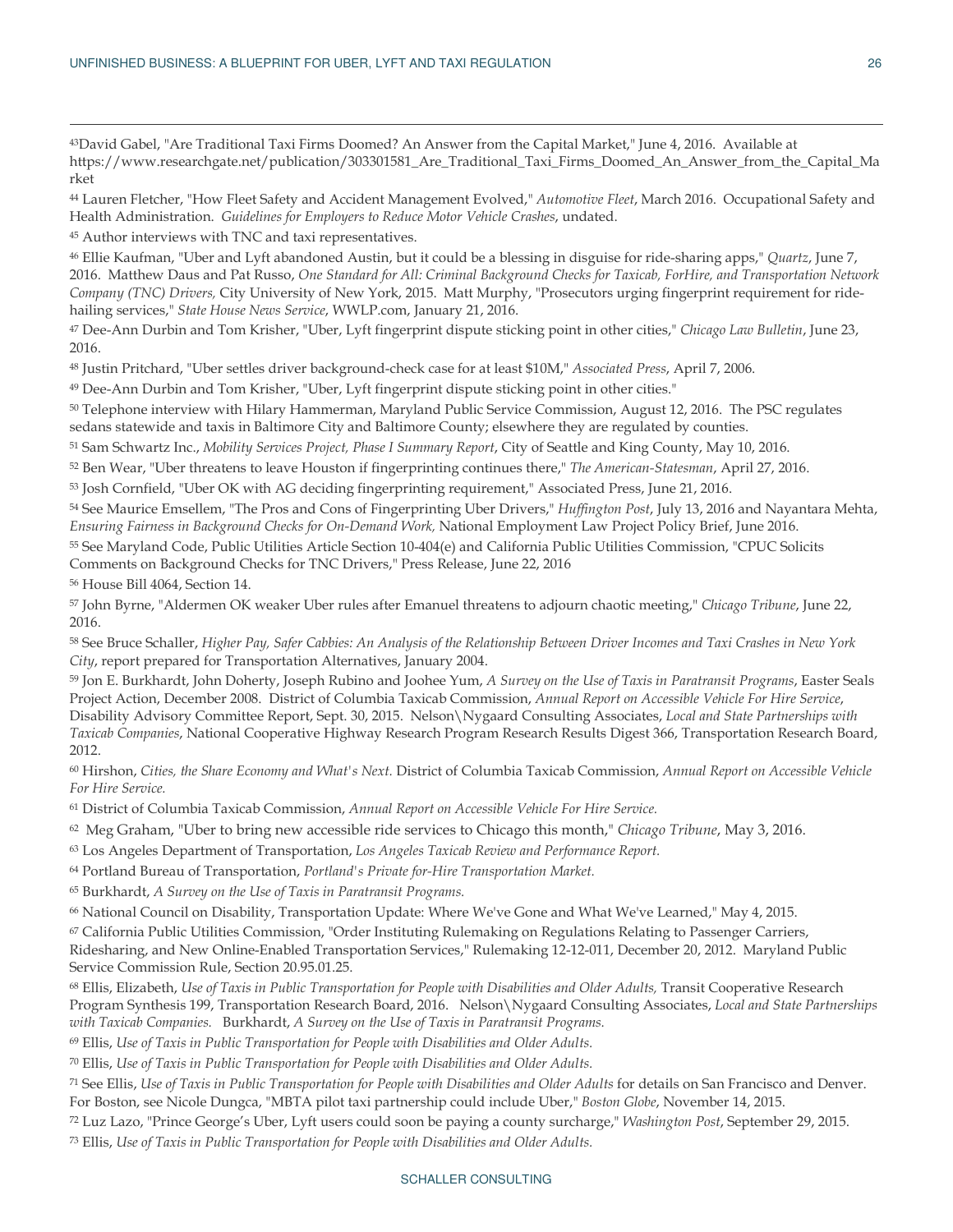$\overline{a}$ 

<sup>74</sup> Andy Metzger, "MBTA Eyes Savings, Better Service with Centralized 'Ride" Call Center," *State House News Service*, June 7, 2016. <sup>75</sup> An example of misleading rhetoric is the widely reported statement by Jessica Santillo, an Uber spokeswoman, that employee status would mean that drivers "would drive set shifts, earn a fixed hourly wage and lose the ability to drive using other ridesharing apps as well as the personal flexibility they most value." She added, "Drivers would have to drive when assigned to drive—in shifts pre-arranged by Uber, resulting in a loss of flexibility." None of these would occur simply due to being classified as employees. Steven Greenhouse, "Uber: On the Road to Nowhere; Uber drivers are getting creative in their fight for basic workplace rights," *American Prospect Magazine*, Winter 2016.

<sup>76</sup> Alex Rosenblat and Luke Stark, *Uber's Drivers: Information Asymmetries and Control in Dynamic Work*, Centre for European Policy Studies, Brussels, Belgium, November 23-25, 2015.

<sup>77</sup> Noam Scheiber, "Solo Workers Unite to Tame Their Gig Jobs," *New York Times*, February 3, 2016.

<sup>78</sup> Ellis, *Use of Taxis in Public Transportation for People with Disabilities and Older Adults.*

<sup>79</sup> Michael Hiltzik, "How Uber's big settlement may make things worse for its drivers," *Los Angeles Times*, April 22, 2016. Nick Wingfield and Mike Isaac, "Seattle Lets Uber Drivers Form Unions," *New York Times*, December 15, 2015. Mike Isaac, "Lyft Settles, But Drivers Will Remain Contractors," *New York Times*, January 28, 2016.

<sup>80</sup> Rosenblat and Stark, *Uber's Drivers: Information Asymmetries and Control in Dynamic Work*

<sup>81</sup> Rosenblat and Stark, *Uber's Drivers: Information Asymmetries and Control in Dynamic Work.* Scheiber , "Solo Workers Unite to Tame Their Gig Jobs." Dug Begley, "Taxi wars: Trying to find a ride with Uber — and failing," *Aljazeera America*, September 17, 2015

<sup>82</sup> Aaron Smith, "Shared, Collaborative and On Demand: The New Digital Economy," Pew Research Center, May 19, 2016. <sup>83</sup> Nick Wingfield and Mike Isaac, "Seattle Lets Uber Drivers Form Unions."

<sup>84</sup> Liam Dillon, "Uber and Lyft are winning at the state Capitol - here's why," *Los Angeles Times*, May 7, 2016.

<sup>85</sup> Seth Harris and Alan Krueger, *A Proposal for Modernizing Labor Laws for the Twenty-First-Century Work: The Independent Worker*, Brookings Institute, December 2015.

<sup>86</sup> Shayna Strom and Mark Schmitt, *Protecting Workers in a Patchwork Economy*, Century Foundation, April 7, 2016.

<sup>87</sup> Harris and Krueger, *A Proposal for Modernizing Labor Laws for the Twenty-First-Century Work: The Independent Worker.* Strom and Schmitt, *Protecting Workers in a Patchwork Economy.*

<sup>88</sup> Stephen Gandel, "Uber-nomics: Here's what it would cost Uber to pay its drivers as employees," *Fortune*, September 17, 2015, and author's calculations.

<sup>89</sup> Strom and Schmitt, *Protecting Workers in a Patchwork Economy.*

<sup>90</sup> Travis Kalanick, "Growing and Growing Up," Uber Newsroom blog post, April 21, 2016.

91 Based on data provided by Uber for its 20 largest U.S. markets, which show that in October 2015, 53 percent of drivers were signed-in for 1 to 15 hours per week; 30 percent for 16 to 34 hours; 12 percent for 35 to 49 hours and 5 percent for 50 to 70 hours. Using the median hours in each category, it can be calculated that 21 percent of service hours are provided by drivers working 1-15 hours/week; 38 percent of service hours by drivers working 16-34 hours/week; 25 percent of service hours by drivers working 35- 49 hours/week; and 15 percent of service hours by drivers working 50-70 hours/week. It is not possible to compare these data directly to taxi driver working hours because U.S. Census data on hours and weeks worked exclude taxi drivers who moonlight from other jobs (moonlighting drivers' occupation is based on their primary occupation). Among taxi and limo drivers for whom driving is their primary occupation, 81 percent work at least 35 hours a week (2010-14 American Community Survey). <sup>92</sup> LeighFisher, *Commercial Ground Transportation at Airports*. It is worth noting that standards for drivers and vehicles set by

airports also benefit non-airport customers who use the same cabs elsewhere in town.

<sup>93</sup> Sam Schwartz Inc., *Mobility Services Project, Phase I Summary Report.*

94 The particulars vary by state. In Nevada, a separate state agency is charged with regulating taxis and sedans in Clark County (which includes Las Vegas), while a separate state agency currently has jurisdiction over cabs elsewhere in the state as well as TNCs. There are proposals in Nevada for all taxi and TNC regulation to be assigned to a single state agency, but the disposition of that bill have yet to be determined. In Maryland, the Public Services Commission (PSC) regulates taxis statewide, except that certain counties may elect to take on regulation themselves, as the larger counties in the Washington DC area have done. The PSC has regulations for taxicabs specific to Baltimore City and Baltimore County. In Pennsylvania, a state agency regulates cabs in most of the state, but the Philadelphia Parking Authority regulates taxis and sedans in Philadelphia. The Philadelphia Parking Authority was created by a city ordinance, but most of its Board is now appointed by the Governor, so it is difficult to classify as either a state or local agency. In Colorado, the state Public Utilities regulates taxis, sedans and TNCs and has separate regulations for Denver-area cabs.